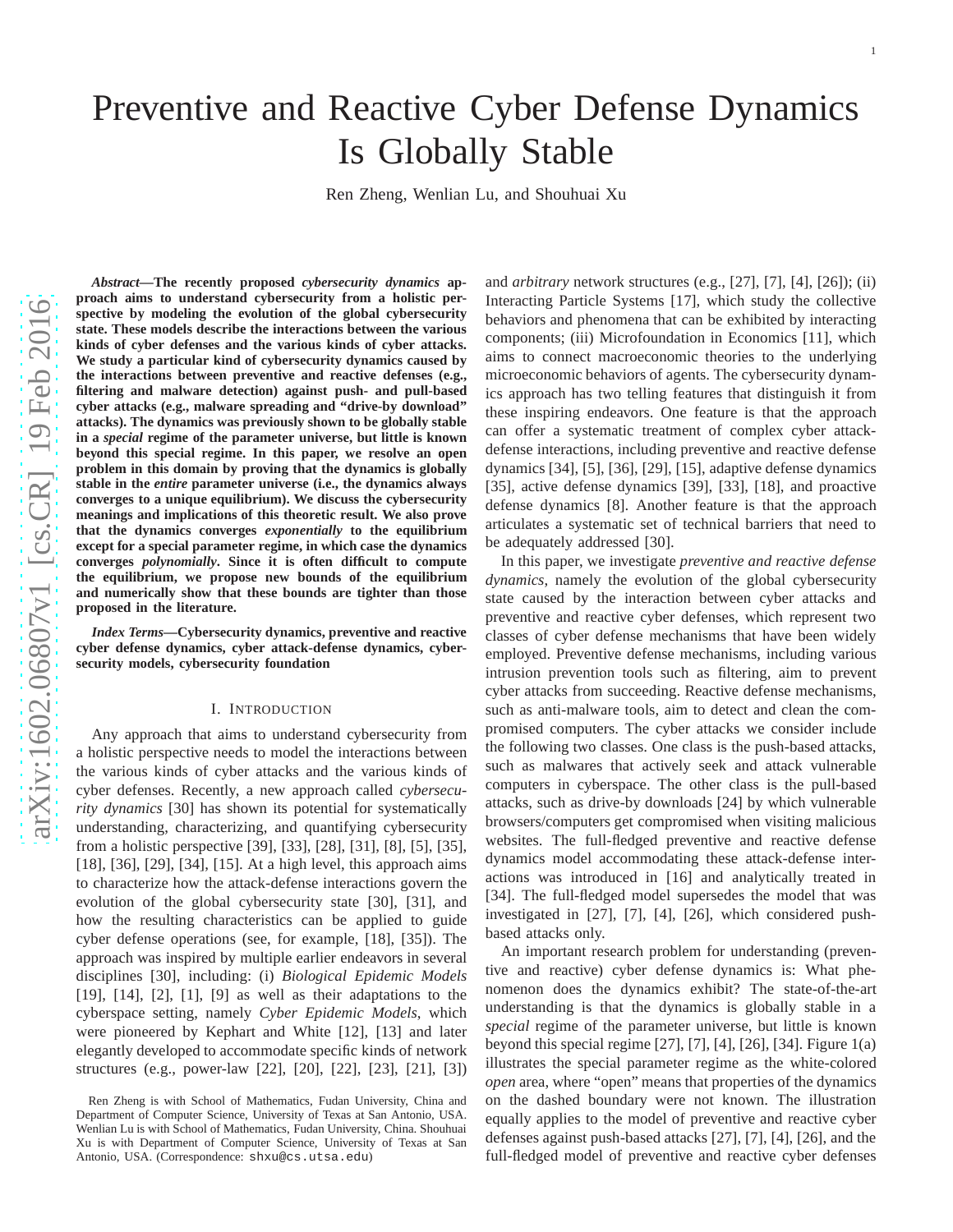against push-based and pull-based attacks [16], [34].



Fig. 1. Illustration of results. (a) Prior results: The dynamics is globally stable in the parameter regime that is illustrated as the white-colored *open* area of parameter regime. It was not known whether or not the dynamics converges in the other regime of the parameter universe, including the dashed boundary. (b) Our new result: The dynamics is globally stable in the *entire* parameter universe, and the convergence speed is completely characterized.

**Our contributions.** In this paper, we make three contributions. First, we tackle the open problem illustrated in Figure 1(a), by proving that preventive and reactive cyber defense dynamics is globally stable in the entire parameter universe as illustrated in Figure 1(b). This means that the dynamics *always* converges to a unique equilibrium regardless of the initial global cybersecurity state, as illustrated in Figure 2(a). In order to demonstrate the cybersecurity meaning of this theoretical result, let us consider the following security metric: the fraction *i* of compromised computers in an enterprise network, namely the number of compromised computers divided by the total number of computers in the network. This metric reflects the global cybersecurity state, and can be used to set (for example) the threshold of successful attacks that can be tolerated (e.g., using threshold cryptosystems to tolerate the fraction of compromised computers [6], [32]). Note that this metric is not static but dependent upon time, namely that  $0 \leq i(t) \leq 1$  for any  $t \in [0, +\infty)$ . Knowing that the dynamics is globally stable allows the defender to measure  $i(t)$  when the dynamics is in equilibrium, possibly through the use of some sampling methods such as the one presented in [34]. This measurement-based method for estimating the equilibrium is valuable because it does not require the defender to know the values of the model parameters. In contrast, Figure 2(b) illustrates an "unmanageable" situation, where  $i(t)$  does not exhibit any pattern and can even be chaotic, meaning that  $i(t)$  is unpredictable because it is too sensitive to the initial value  $i(0)$ . Consequently,  $i(t)$  cannot be measured in real time regardless of the sampling methods that may be used, because the state might have already changed after the sampling operation.

Second, it was known that the dynamics converges *exponentially* to a unique equilibrium in the white-colored open area of parameter regime illustrated in Figure 1(a) [27], [7], [4], [26], [34]. Little is known beyond this special parameter regime. We prove that the dynamics of preventive and reactive defenses against push-based attacks (i.e.,  $\alpha = 0$  in the terminology of the model) converges *polynomially* in the parameter regime corresponding to the dashed boundary illustrated in Figure 1(a). We also prove that the dynamics converges *exponentially* in the parameter regime corresponding to the blue-colored



Fig. 2. Global stability implies that sampling-based security measurement is possible. (a) Global stability means that the dynamics always converges to a unique equilibrium that is independent of the initial cybersecurity state or the fraction  $i(0) \in [0, 1]$  of compromised computers at time  $t = 0$ . In this case, the equilibrium  $i^* = i(t \to \infty)$  can be measured using some samplingbased methods *without* knowing the values of the model parameters. (b) The "unmanageable" situation where  $i(t) \in [0, 1]$  cannot be feasibly measured because the global cybersecurity state might have already changed after the measurement operation.

area illustrated in Figure 1(a). That is, we now have a full characterization of the convergence speed of the dynamics.

Third, we give new bounds on the equilibrium  $i^* = i(t \rightarrow$  $\infty$ ). The bounds are useful because it is often difficult to compute the equilibrium. For example, when the defender cannot use the sampling-based approach to estimate the equilibrium, the defender can instead use the upper bound of  $i^*$ for decision-making, while noting that the price is the possible overprovision of defense resources. We numerically show that our new upper and lower bounds are respectively tighter than their counterparts in [34].

The rest of the paper is organized as follows. In Section II, we describe the continuous-time preventive and reactive cyber defense dynamics model, which is in parallel to the discretetime dynamics model investigated in [16], [34]. In Section III, we review some results that will be used later in the present paper. In Section IV, we present our new results. In Section V, we use simulation to validate the new results (due to the lack of real data). In Section VI, we discuss the related prior work. In Section VII, we conclude the paper with some open problems for future research. Due to space limitation, we defer proofs of most theorems to the Appendix.

# II. MODELING PREVENTIVE AND REACTIVE CYBER DEFENSE DYNAMICS

As in the discrete-time model [34], we consider the interactions between push-based attacks and pull-based attacks against preventive defenses (e.g., intrusion prevention) and reactive defenses (e.g., anti-malware tools). Push-based attacks naturally formulate a *cyber attack structure* that can be modeled as a network  $G = (V, E)$ , where  $V = \{1, 2, \ldots, n\}$  is the set of computers in the network,  $(u, v) \in E$  means that a compromised computer or node  $u$  can launch push-based attacks directly against a secure but vulnerable computer or node  $v$ , and  $G$  can be directed or undirected. (It is worth mentioning that the abstraction can be equally applied to finer granularities; e.g., u represents a software component in a computer.)

Note that G is *not* necessarily the underlying physical or communication network structure, except perhaps in scenarios such as sensor networks or email networks. In principle, G can be extracted from network security configurations. For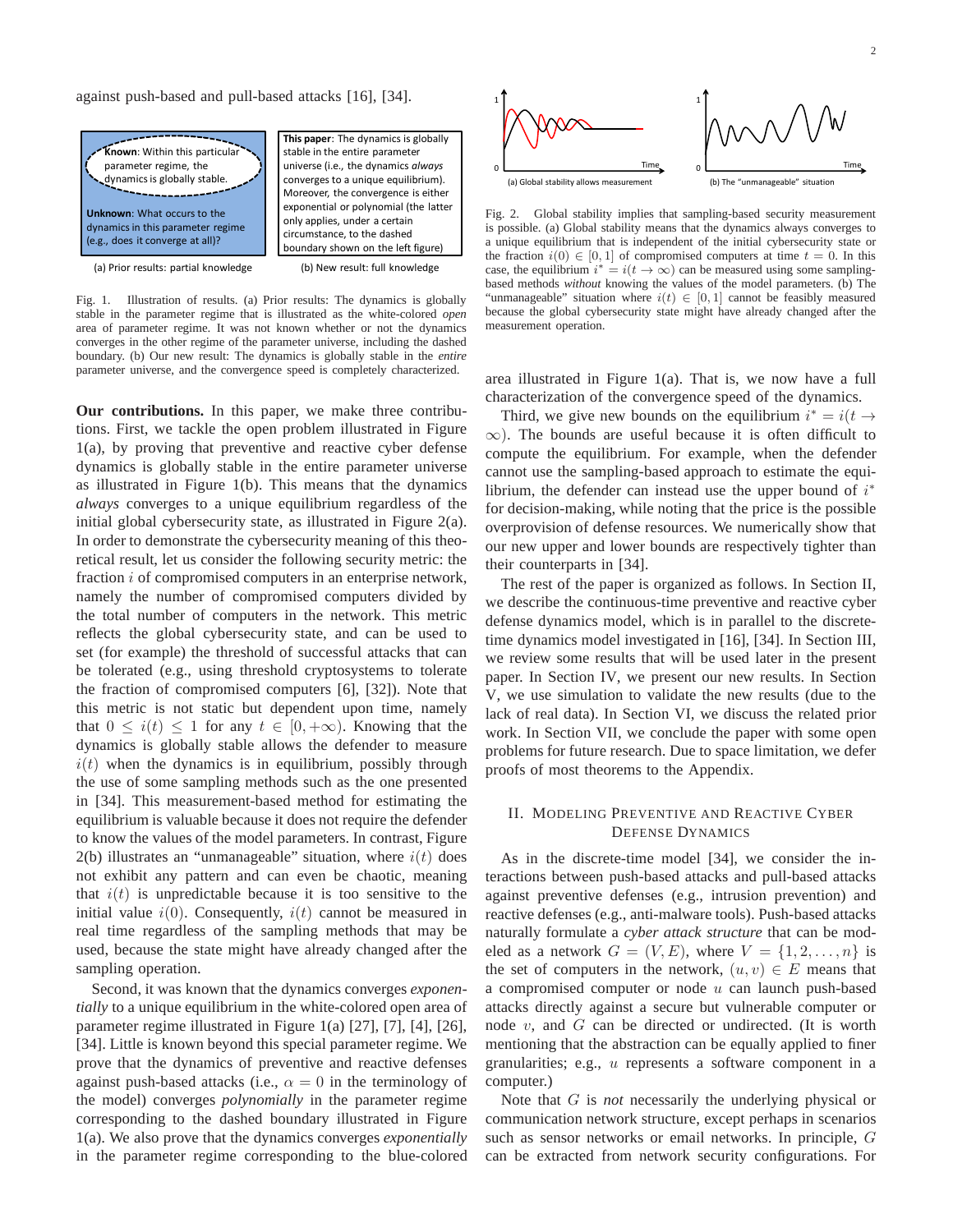.

example, some computers or IP addresses are prohibited from communicating with some other computers or IP addresses. This kind of access restriction is widely employed in the physical world for protecting sensitive facilities (e.g., only authorized users can have access to a military base), and is important for alleviating a cyber attack-defense *asymmetry* described in [39], [33]. The extraction of  $G$  requires having access to the data describing enterprise networks and their security configurations, and is therefore an orthogonal research problem that needs to be investigated separately. Given that the kind of data is hard to obtain for academic researchers, characterization studies—including the present paper—should not make any restrictions on the structure of G. In other words, we should accommodate *arbitrary* network structures for G.

The adjacency matrix of cyber attack structure  $G$  is denoted by  $A = [a_{vu}]_{n \times n}$  where  $a_{vu} = 1$  if and only if  $(u, v) \in$ E. Because we focus on attacks launched by compromised computers against others, we naturally let  $a_{vv} = 0$ , which means that *privilege escalation* is not explicitly accommodated. Instead, a computer is always treated as compromised after it is penetrated and before it is cleaned up. Denote by  $deg(v)$  the (in-)degree of node v in G, because G can be directed or undirected. Note that  $deg(v) = |N_v|$  where  $N_v = \{u \in V : (u, v) \in E\}.$ 

In parallel to the discrete-time model investigated in [34], we consider a continuous-time model. At any point in time  $t$ , a node  $v \in V$  is in one of two states: *secure* (i.e., secure but vulnerable, denoted by "0") or *compromised* (denoted by "1"). Let  $s_v(t)$  and  $i_v(t)$  respectively denote the probability that node v is *secure* and *compromised* at time t, where  $s_v(t) + i_v(t) = 1$ for any  $v \in V$  and any  $t \geq 0$ . The global cybersecurity state probability vector is  $s(t) = [s_1(t), \cdots, s_n(t)]$ , or equivalently  $i(t) = [i_1(t), \cdots, i_n(t)].$ 



Fig. 3. State-transition diagram of an *individual* node  $v \in V$  in the nonlinear Dynamical System model, where  $\theta_{v,0\to 1}$  is nonlinear.

Figure 3 illustrates the state-transition diagram of the continuous-time nonlinear Dynamical System model. Parameter  $\theta_{v,1\rightarrow 0}(t)$  describes the reactive defense power (i.e., effectiveness or capability), and is represented by  $\beta \in (0, 1]$ , namely the probability that a *compromised* node becomes *secure* at any point in time t because of the reactive defense. The probability that a *secure* node gets *compromised*, namely  $\theta_{v,0\to1}(t)$ , is dependent upon the power of pull- and pushbased cyber attacks against the preventive defense in question. For modeling the power of pull-based cyber attacks against the preventive defense, we use parameter  $\alpha \in [0, 1]$  to denote the probability that a *secure* node becomes *compromised* at any time t despite the deployed preventive defense. For modeling the power of push-based cyber attacks against the preventive defense, we use parameter  $\gamma \in (0, 1]$  to denote the probability that a *compromised* node u successfully attacks a *secure* node

v, where  $(u, v) \in E$ . Assuming the *compromised* nodes launch attacks against their neighbors independent of each other, we have

$$
\theta_{v,0\to 1} = 1 - (1 - \alpha) \prod_{u \in N_v} (1 - \gamma i_u(t)).
$$

This leads to the following continuous-time Dynamical System model for all  $v \in V$ :

$$
\begin{cases} \frac{d}{dt} s_v(t) = \theta_{v,1 \to 0}(t) \cdot i_v(t) - \theta_{v,0 \to 1}(t) \cdot s_v(t) \\ \frac{d}{dt} i_v(t) = \theta_{v,0 \to 1}(t) \cdot s_v(t) - \theta_{v,1 \to 0}(t) \cdot i_v(t), \end{cases}
$$

which can be rewritten as

$$
\frac{\mathrm{d}i_v(t)}{\mathrm{d}t} = -\beta i_v(t) + \left[1 - (1 - \alpha) \prod_{u \in N_v} \left(1 - \gamma i_u(t)\right)\right] \left(1 - i_v(t)\right) \tag{1}
$$

The main research task is to analyze the system of  $n$  nonlinear equations given by (1).

**Discussion on the assumptions and extensions**. First, we assume away the extraction of the cyber attack structure G of real-world networks and the obtaining of the model parameters (i.e.,  $\alpha$ ,  $\beta$  and  $\gamma$ ). This is reasonable because these research problems are orthogonal to the focus of the present characterization study. Nevertheless, we note that characterization studies can suggest practical methods for alleviating the reliance on model parameters. For example, the characterization reported in [34] showed that it is possible to use samplingbased methods to estimate the equilibrium *without* knowing the values of  $\alpha$ ,  $\beta$  and  $\gamma$ . We anticipate that more results will be developed along this direction in the future.

Second, we assume  $G$ ,  $\alpha$ ,  $\beta$ , and  $\gamma$  are time-independent. These assumptions would be valid for a short period of time, namely when the dynamics converges *exponentially*. It is an important future work to investigate the dynamics while accommodating time-dependent parameters, namely  $G(t)$ ,  $\alpha(t)$ ,  $\beta(t)$  and  $\gamma(t)$ . On the other hand, we will show that our results can be easily extended to the setting where  $\alpha$ ,  $\beta$ , and  $\gamma$  are heterogeneous as follows:  $\alpha_v$  accommodates that different nodes may have different capabilities in preventing pull-based attacks from succeeding,  $\beta_v$  accommodates that different nodes may have different capabilities in detecting and cleaning up compromised computers,  $\gamma_{uv}$  accommodates that different nodes may have different capabilities in preventing the push-based attacks launched from different neighbors from succeeding. In other words, the global stability result remains valid for heterogeneous  $\alpha_v$ ,  $\beta_v$  and  $\gamma_{uv}$ .

Third, we assume that the *compromised* nodes launch attacks independent of each other. This assumption is widely made in the literature. The first work that aimed at getting rid of this independence assumption (i.e., accommodating the dependence instead) is [28], which opens the door to many open problems for future study.

Despite the assumptions mentioned above, the present study is already fairly involved. Therefore, the present study should be seen as a significant step going beyond [34] in the direction towards systematically understanding preventive and reactive cyber defense dynamics. We believe that the present paper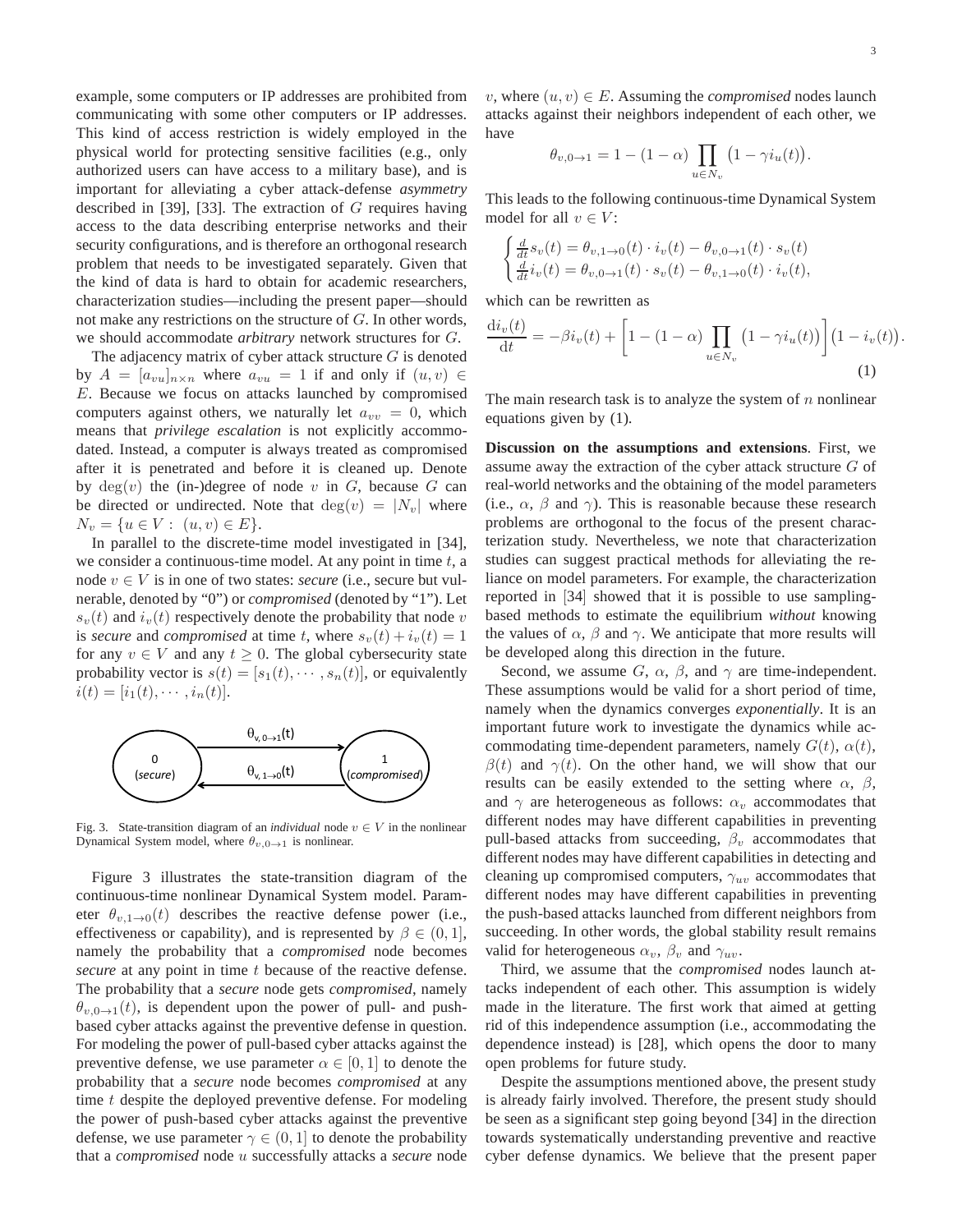will inspire many future studies on, for example, weakening or eliminating the assumptions.

**Summary of notations.** Let  $\mathbb{R}$  be the set of real numbers,  $\mathbb{R}_+$ be the set of nonnegative real numbers, and  $\mathbb C$  be the set of complex numbers. For comparing two  $n$ -dimensional vectors  $i = [i_1, \ldots, i_n] \in \mathbb{R}^n$  and  $j = [j_1, \ldots, j_n] \in \mathbb{R}^n$ , we use the following notations:

- " $i \geq j$ " means  $i_v \geq j_v$  for all  $v \in [1, \ldots, n]$ ,
- " $i > j$ " means  $i \ge j$  and  $i_v > j_v$  for some  $v \in [1, \dots, n]$ , and
- " $i \gg j$ " means that  $i_v > j_v$  for all  $v \in [1, \ldots, n]$ .

Table I summarizes the other major notations used in the paper.

TABLE I NOTATIONS USED THROUGHOUT THE PAPER.

| $G=(V,E),A$        | the cyber attack structure $G$ and its adjacency ma-               |
|--------------------|--------------------------------------------------------------------|
|                    | trix representation $A = [a_{vu}]_{n \times n}$ where $a_{vu} = 1$ |
|                    | if and only if $(u, v) \in E$                                      |
| $\alpha \in [0,1]$ | the probability a secure but vulnerable node be-                   |
|                    | comes <i>compromised</i> because of pull-based attacks             |
|                    | despite the preventive defense                                     |
| $\beta \in (0,1]$  | the probability a <i>compromised</i> node becomes se-              |
|                    | cure because of the reactive defense                               |
| $\gamma \in (0,1]$ | the probability a <i>secure</i> but vulnerable node be-            |
|                    | comes <i>compromised</i> because of push-based attacks             |
|                    | despite the preventive defense                                     |
| $N_v$              | v's neighbors; $N_v = \{u \in V : (u, v) \in E\}$                  |
| deg(v)             | the (in-)degree of node v; $deg(v) =  N_v $                        |
| $\lambda_{M,1}$    | the largest eigenvalue of matrix $M$                               |
| $i_v(t)$           | the probability $v$ is <i>compromised</i> at time $t$              |
| の                  | the original point $\mathbb{O} = [0, \dots, 0]_n \in \mathbb{R}^n$ |
| 1                  | the point $\mathbb{1} = [1, \cdots, 1]_n \in \mathbb{R}^n$         |

#### III. PRELIMINARIES

#### *A. Algebraic Graph Theory*

A directed graph, such as a directed cyber attack structure  $G = (V, E)$ , is said to be *strongly connected* if there is a directed path from any node to any other node. A *strongly connected component* is a strongly connected subgraph that is not contained in any other strongly connected subgraph. The adjacent matrix  $A$  of graph  $G$  can be rearranged to the Frobenius form

$$
A = \begin{bmatrix} A_{11} & A_{12} & \cdots & A_{1p} \\ 0 & A_{22} & \cdots & A_{2p} \\ \vdots & \vdots & & \vdots \\ 0 & 0 & \cdots & A_{pp} \end{bmatrix}
$$
 (2)

where the strongly connected component  $A_{ij}$  is irreducible for  $j = 1, \ldots, p-1$ , and  $A_{pp}$  is irreducible or is a zero matrix with dimension 1. For  $j = 1, \ldots, p$ , we can define the subset  $V_j \subseteq V$  corresponding to the strongly connected component  $A_{jj}$  as

$$
V_j = \{ v \in V : v \text{ is the node corresponding to a row of } A_{jj} \}.
$$

A strongly connected component  $A_{ij}$  is said to be *without in-edges* if  $A_{ik} = 0$  for all  $k > j$ .

## *B. Cooperative Dynamical Systems*

Our analysis will utilize some nice properties of cooperative dynamical systems and subhomogeneous maps.

*Definition 1: (cooperative dynamical system [10])* Let  $x = [x_1, \ldots, x_n]$ . Let  $f(\cdot) = [f_1(\cdot), \cdots, f_n(\cdot)]$  be a function vector in domain  $\mathscr{D} \subset \mathbb{R}^n$ . An autonomous dynamical system

$$
\frac{\mathrm{d}x}{\mathrm{d}t} = f(x)
$$

is said to be *cooperative* if  $\partial f_v(x)/\partial x_u \geq 0$  holds for all  $u, v \in \{1, \ldots, n\}$  and  $u \neq v$ .

*Definition 2: (subhomogeneity [38])* Let  $f(\cdot) : \mathcal{D} \to \mathcal{D}$  be a continuous map in domain  $\mathscr{D} \subset \mathbb{R}^n$ .

- $f(\cdot)$  is said to be *subhomogeneous* if  $f(\delta x) \geq \delta f(x)$  for any  $x \in \mathscr{D}$  and  $\delta \in (0,1)$ ;
- $f(\cdot)$  is said to be *strictly subhomogeneous* if  $f(\delta x)$  $\delta f(x)$  for any  $x \in \mathscr{D}$  with  $x \gg 0$  and  $\delta \in (0,1)$ ;
- $f(\cdot)$  is said to be *strongly subhomogeneous* if  $f(\delta x) \gg$  $\delta f(x)$  for any  $x \in \mathscr{D}$  with  $x \gg 0$  and  $\delta \in (0,1)$ .

*Theorem 1: (part of Theorem 1.7 in [10])* If  $f(\cdot)$  is cooperative in  $\mathscr{D} \subset \mathbb{R}^n$ , then  $f(\cdot)$  is monotone in  $\mathscr{D} \subset \mathbb{R}^n$ , meaning that  $f(j) \ge f(i)$  if  $j > i$ .

*Theorem 2: (Theorem 2.3.2 in [38])* Let  $g(\cdot): \mathcal{D} \to \mathcal{D}$  be a continuously differentiable map and  $\mathscr{D} \subset \mathbb{R}^n_+$  be closed and contain <sup>O</sup>. Suppose

- (a)  $g(\cdot)$  is monotone in  $\mathscr{D}$ , and
- (b)  $g(\cdot)$  is strongly subhomogeneous in  $\mathscr{D}$ .

If  $g(\cdot)$  admits a nonempty compact invariant set  $\mathcal{K} \subset \mathscr{D}$ , then  $g(\cdot)$  has a fixed point  $x^* \gg 0$  such that every nonempty compact invariant set of  $g(\cdot)$  in  $\mathscr{D}$  consists of  $x^*$ .

*Theorem 3: (Theorem 2.2.6 in [38])* Let  $f(\cdot): \mathcal{D} \to \mathcal{D}$  be a continuously monotone map on  $\mathscr{D}$ . Assume that a nonempty compact invariant set  $K \subset \mathscr{D}$  contains only one equilibrium  $x^*$ . Then every trajectory attracted to K converges to  $x^*$ .

*Theorem 4: (Corollary 3.2 in [37])* Let  $f(\cdot): \mathcal{D} \to \mathcal{D}$  be a continuously differentiable map and  $\mathscr{D} \subset \mathbb{R}^n_+$  be closed and contain <sup>O</sup>. Suppose

- (a)  $f(\cdot)$  is cooperative in  $\mathscr{D}$  and  $\mathcal{D}f(x)$  =  $[\partial f_v(x)/\partial x_u]_{u,v \in V}$  is block-wise irreducible for every  $x \in \mathscr{D}$ ,
- (b)  $f(\cdot)$  is strictly subhomogeneous in  $\mathscr{D}$ , and
- (c)  $f(\mathbb{O}) = 0$  and every positive trajectory of  $f(\cdot)$  in  $\mathscr{D}$  is bounded.

Let 
$$
s(\mathcal{D}f(\mathbb{O})) = \max \{ \Re(\lambda) : \det(\lambda I - \mathcal{D}f(\mathbb{O})) = 0 \}.
$$

- If  $s(\mathcal{D}f(\mathbb{O})) \leq 0$ , then  $x^* = \mathbb{O}$  is globally asymptotically stable.
- If  $s(\mathcal{D}f(\mathbb{O})) > 0$ , there exists a unique equilibrium  $x^* \in$  $\mathscr{D}\setminus\{0\}$  that is globally asymptotically stable.

#### *C. Previous Results*

In the special case  $\alpha = 0$  (i.e., preventive and reactive defenses against push-based attacks only), it is known that the dynamics converges to equilibrium  $\mathbb O$  in the special regime of the parameter universe given by the following Theorem 5.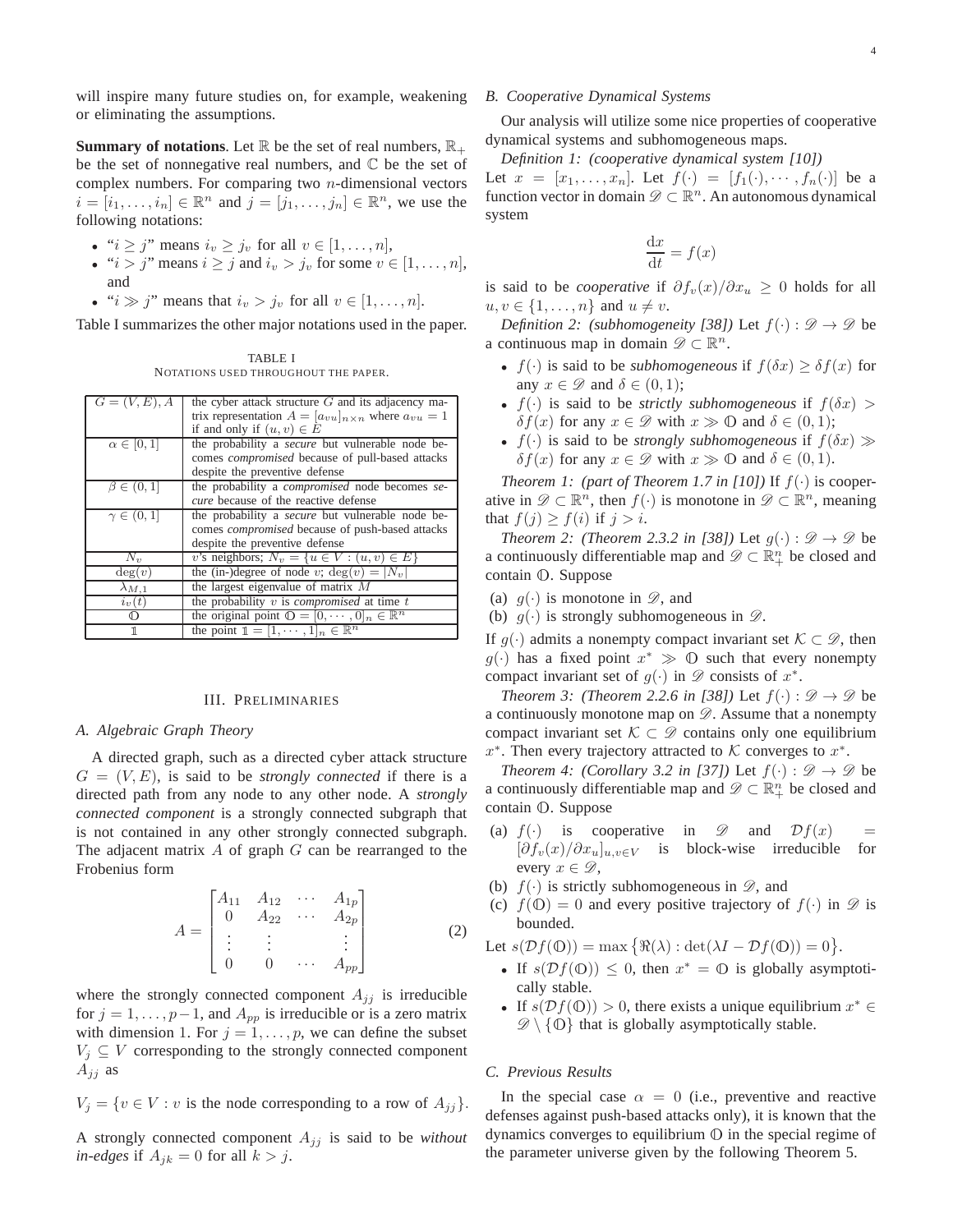*Theorem 5: ([4])* Let parameters  $G$ ,  $\beta$  and  $\gamma$  be specified as in the model described above. If

$$
\lambda_{A,1} < \beta/\gamma,\tag{3}
$$

the preventive and reactive cyber defense dynamics, namely the discrete-time version of system (1) with  $\alpha = 0$ , is globally exponentially stable, namely that the dynamics converges to the equilibrium <sup>O</sup> at an exponential speed regardless of the initial value  $i(0) = [i_1(0), \ldots, i_n(0)].$ 

In the more general case  $\alpha \geq 0$  (i.e., preventive and reactive defenses against push-based and pull-based attacks), the following Theorem 6 supersedes the preceding Theorem 5, because condition (4) degenerates to condition (3) [34].

*Theorem 6: ([34])* Let parameters  $G$ ,  $\alpha$ ,  $\beta$  and  $\gamma$  be specified as above. Let  $H = \text{diag}[h_v]_{v=1}^n$  be a diagonal matrix with

$$
h_v = \left| -\beta + (1 - \alpha) \prod_{u \in N_v} (1 - \gamma i_u^*) \right|.
$$

If

$$
\lambda_{(H+\gamma(1-\alpha)A),1} < 1,\tag{4}
$$

the preventive and reactive cyber defense dynamics, namely the discrete-time version of system (1), is globally exponentially stable, namely that the dynamics converges to some equilibrium  $i^* = [i_1^*, \ldots, i_n^*]$  at an exponential speed regardless of the initial value  $i(0) = [i_1(0), \ldots, i_n(0)].$ 

# IV. NEW RESULTS

As mentioned above, the dynamics is well understood in the parameter regime specified by the preceding conditions (3) and (4). Our goal is to characterize the dynamics when these conditions do not hold, namely when  $\lambda_{A,1} \geq \beta/\gamma$  in the case  $\alpha = 0$  and when  $\lambda_{(H+\gamma(1-\alpha)A),1} \geq 1$  in the more general case  $\alpha \geq 0$ . Note that the latter degenerates to the former when  $\alpha = 0$ .

### *A. Preparation*

We first prove some basic results that are applicable to both the case  $\alpha > 0$  and the case  $\alpha = 0$ . Denote by  $f_v(i)$  the right-hand side of system (1), namely

$$
f_v(i) = -\beta i_v(t) + \left[1 - (1 - \alpha) \prod_{u \in N_v} (1 - \gamma i_u(t))\right] (1 - i_v(t))
$$
\n(5)

where  $v \in V$  and  $i(t) = [i_1(t), \ldots, i_n(t)] \in [0,1]^n$  for all  $v \in V$ . Note that  $f_v(i)$  is continuously differentiable in  $[0, 1]^n$ . Lemma 1 below shows that system (1) with  $\alpha \geq 0$  is *cooperative*.

*Lemma 1:* System (1) with  $\alpha \geq 0$  is cooperative.

*Proof:* For  $u \in N_v$ , we have

$$
\frac{\partial f_v(i)}{\partial i_u} = -(1-\alpha)(-\gamma) \prod_{w \in N_v, w \neq u} (1 - \gamma i_w(t)) (1 - i_v(t))
$$
  
\n
$$
\geq 0.
$$

For  $u \notin N_v$ , Eq. (5) implies that  $\frac{\partial f_v(i)}{\partial i_u} = 0$ . It follows that  $\partial f(i)$ 

$$
\frac{\partial J_v(t)}{\partial i_u} \ge 0 \quad \text{for all} \quad u \ne v \quad \text{and} \quad u, v \in V.
$$

According to Definition 1, system (1) is cooperative.

Lemma 2 below shows that all trajectories of system (1) are always bounded within  $[0, 1]^n$ .

*Lemma 2:* Let  $i(t)$  be the trajectory of system (1).

- (a) If  $\alpha > 0$ ,  $i(t)$  will eventually enter the domain  $[\epsilon, 1 \epsilon]^n$ for some constant  $\epsilon \in (0, \epsilon_1^*)$  where  $0 < \epsilon_1^* \le$  $\min\left\{\frac{1}{2},\frac{\beta}{\beta+1},\frac{\alpha}{\alpha+\beta}\right\}$ . In other words,  $i(t) \in [\epsilon,1-\epsilon]^n$ when  $\tilde{t} \rightarrow +\infty$ .
- (b) If  $\alpha = 0$ ,  $i(t)$  will eventually enter the domain  $[0, 1 \epsilon]^n$ for some constant  $\epsilon \in (0, \epsilon_2^*)$  where  $0 < \epsilon_2^* \le$  $\min\left\{\frac{1}{2}, \frac{\beta}{\beta+1}\right\}$ . In other words,  $i(t) \in [0, 1-\epsilon]^n$  when  $t\to +\infty$ .

*Proof:* We prove the lemma for the case  $\alpha > 0$ , while noting that the case  $\alpha = 0$  can be proven similarly. When  $\alpha > 0$ , we prove that the region  $[\epsilon, 1-\epsilon]^n$  is positively invariant for some constant  $\epsilon \in (0, \epsilon_1^*)$ . For  $v \in V$ , we have

$$
\frac{di_v(t)}{dt}\Big|_{i_v(t)=\epsilon}
$$
\n
$$
= -\beta \epsilon + \left[1 - (1 - \alpha) \prod_{u \in N_v} (1 - \gamma i_u(t))\right](1 - \epsilon)
$$
\n
$$
\geq -\beta \epsilon + \alpha(1 - \epsilon)
$$

and

$$
\frac{di_v(t)}{dt}\Big|_{i_v(t)=1-\epsilon}
$$
\n
$$
= -\beta(1-\epsilon) + \left[1 - (1-\alpha) \prod_{u \in N_v} (1 - \gamma i_u(t)))\right] \epsilon
$$
\n
$$
< -\beta(1-\epsilon) + \epsilon.
$$

Then, there exists a constant  $\epsilon \in (0, \epsilon_1^*)$  with  $\epsilon_1^* \leq$  $\min\left\{\frac{1}{2},\frac{\beta}{\beta+1},\frac{\alpha}{\alpha+\beta}\right\}$ , such that

$$
\left. \frac{\mathrm{d}i_v(t)}{\mathrm{d}t} \right|_{i_v(t)=\epsilon} > 0 \quad \text{and} \quad \left. \frac{\mathrm{d}i_v(t)}{\mathrm{d}t} \right|_{i_v(t)=1-\epsilon} < 0.
$$

This implies that if  $i_v(0) \in [\epsilon, 1 - \epsilon]$ , then  $i_v(t) \in [\epsilon, 1 - \epsilon]$ for all  $t \in [0, +\infty)$ . This means that  $[\epsilon, 1 - \epsilon]^n$  is positively invariant.

Observe that if  $i_v(t) \leq \epsilon$ , then we have

$$
\frac{di_v(t)}{dt} = -\beta i_v(t) + \left[1 - (1 - \alpha) \prod_{u \in N_v} (1 - \gamma i_u(t))\right] (1 - i_v(t))
$$
  
\n
$$
\geq -\beta \epsilon + \alpha (1 - \epsilon) > 0.
$$

If  $i_v(t) \geq 1 - \epsilon$ , then it holds that

$$
\frac{di_v(t)}{dt}
$$
\n
$$
= -\beta i_v(t) + \left[1 - (1 - \alpha) \prod_{u \in N_v} (1 - \gamma i_u(t))\right] (1 - i_v(t))
$$
\n
$$
\leq -\beta (1 - \epsilon) + \epsilon < 0.
$$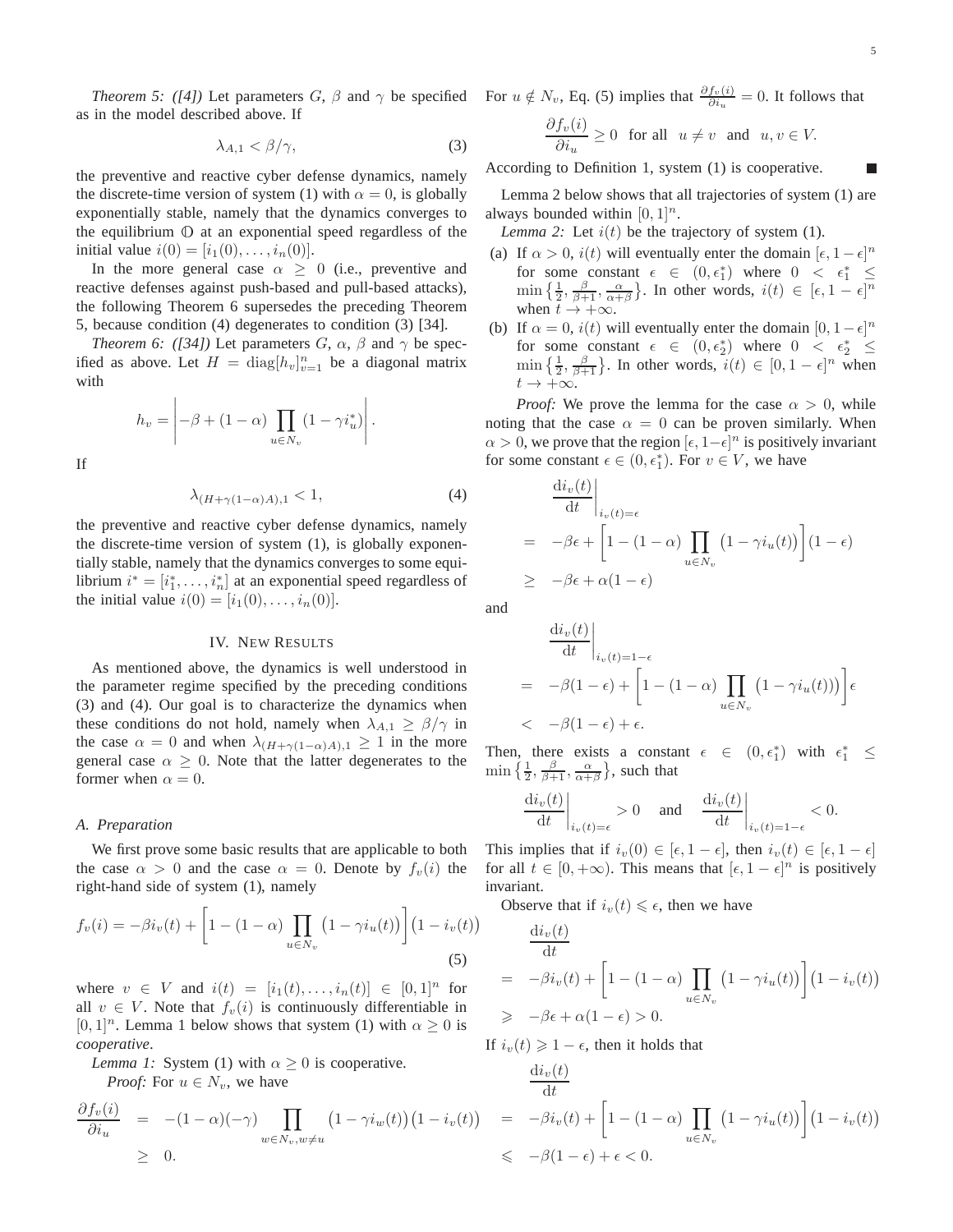Hence,  $[\epsilon, 1-\epsilon]^n$  is attracting and the trajectories  $i(t)$  of system (1) will eventually enter domain  $[\epsilon, 1 - \epsilon]^n$  regardless of the initial value.

# *B. Global Stability and Convergence Speed*

*1)* The Case  $\alpha > 0$ : Lemma 2 showed that all trajectories  $i(t)$  of system (1) will eventually enter an open subset of  $[0, 1]$ <sup>n</sup>. This means that if system (1) has an equilibrium, the equilibrium does not belong to any boundary of  $[0, 1]^n$ . Theorem 7 below shows that there indeed exists a unique equilibrium in  $[0, 1]^n$ , and the equilibrium is neither  $\mathbb O$  nor 1.

*Theorem 7:* Given model parameters  $G$ ,  $\alpha$ ,  $\beta$  and  $\gamma$  as specified above, let  $f(i) : [0,1]^n \rightarrow [0,1]^n$  be the continuous map defined in Eq. (5). If  $\alpha > 0$ , there exists a unique equilibrium  $i^* = [i_1^*, \ldots, i_n^*] \in [0, 1]^n \setminus \{0, 1\}$  such that every trajectory of system (1) always converges to  $i^*$ , meaning that the preventive and reactive defense dynamics is globally stable. Moreover, the convergence is exponential for except for some zero-measure set of  $(\alpha, \beta, \gamma) \in [0, 1]^3$ .

**Remark**. The convergence speed proven in Theorem 7 holds except for some zero-measure set of  $(\alpha, \beta, \gamma)$ 's. The exclusion of this zero-measure set is necessarily for mathematical rigor, but has no practical impact because the probability that such  $(\alpha, \beta, \gamma)$ 's can be sampled is zero.

*2) The Case*  $\alpha = 0$ : As mentioned above, in the special case  $\alpha = 0$ , condition (4) degenerates to condition (3). Now we prove that when condition (3) does not hold, the dynamics is still globally stable.

*Theorem 8:* Given model parameters  $G$ ,  $\alpha = 0$ ,  $\beta$  and  $\gamma$  as specified above, let  $f(i) : [0,1]^n \rightarrow [0,1]^n$  be the continuous map as defined in Eq. (5) and  $\alpha = 0$ .

- 1) In the case  $\lambda_{A,1} \leq \beta/\gamma$ , it holds that every trajectory  $i(t)$  of system (1) converges to  $\mathbb{O}$ . (This supersedes the result proven in, for example, [4], [34], which applies to  $\lambda_{A,1} < \beta/\gamma$  only.) When  $\lambda_{A,1} < \beta/\gamma$ , the convergence speed has been proven to be exponential [4], [34]; when  $\lambda_1 = \beta/\gamma$ , we prove here that the convergence speed is polynomial.
- 2) In the case  $\lambda_{A,1} > \frac{\beta}{\gamma}$ , then there exists a unique equilibrium  $i^* \in [0,1]^n \setminus \{0,1\}$  such that every trajectory  $i(t)$  of system (1) converges to some  $i^*$ . Moreover, the convergence is exponential except for a zero-measure set of  $(\beta, \gamma) \in [0, 1]^2$ .

**Remark**. Similar to the case of Theorem 7, the exclusion of some set of zero measures is for mathematical rigor and has no practical side-effect. On the other hand, Theorem 8 also has a nice side-product. In [4], it was claimed that condition (3), namely  $\lambda_{A,1} < \beta/\gamma$ , is *necessary* and *sufficient* for the dynamics with  $\alpha = 0$  to converge to equilibrium 0. In [34], it was shown that condition (3) is *sufficient*, but not *necessary*. The evidence given in [34] is a counter-example, but no explanation *why* condition (3) is not necessary. Theorem 8 fills the void by showing that condition (3) or  $\lambda_{A,1} < \beta/\gamma$  is not necessary for the dynamics to converge to equilibrium <sup>O</sup>, *because* the dynamics also converges to equilibrium <sup>O</sup> when  $\lambda_{A,1} = \beta/\gamma$ .

.

*3) Extension to the Case of Node Heterogeneity:* The global stability result established by Theorems 7-8 assume node-independent parameters, namely that  $\alpha$ ,  $\beta$  and  $\gamma$  are independent of  $v \in V$ . While node-independent parameters may be true for uniformly defended enterprise networks, one would wonder whether or not the global stability result is still valid when the model parameters are node-dependent. This is a legitimate question because in practice, different computers may employ different sets of preventive and reactive defense mechanisms, which may have different capabilities in defending against attacks. This suggests us to consider node-dependent parameters  $\alpha_v$ ,  $\beta_v$  and  $\gamma_{uv}$ , which lead to the following system (6).

$$
\frac{\mathrm{d}i_v(t)}{\mathrm{d}t} = -\beta_v i_v(t) + \left[1 - (1 - \alpha_v) \prod_{u \in N_v} \left(1 - \gamma_{uv} i_u(t)\right)\right] \left(1 - i_v(t)\right).
$$
\n(6)

Theorem 9 below shows that system (6) is still globally stable. The proof of Theorem 9 is omitted because it is similar to the proof of Theorem 7.

*Theorem 9:* System (6) is globally stable, meaning that there exists a unique equilibrium  $i^* \in [0,1]^n$  such that every trajectory of system (6) converges to  $i^*$ .

# *C. Bounding the Unique Equilibrium*

Having proved the global stability of the dynamics in the entire parameter universe, namely the existence and uniqueness of equilibrium  $i^* = [i_1^*, \cdots, i_n^*]$ , it would be ideal if we can get an analytic expression of  $i^*$  from

$$
i_v^* = \frac{1 - (1 - \alpha) \prod_{u \in N_v} (1 - \gamma i_u^*)}{\beta + 1 - (1 - \alpha) \prod_{u \in N_v} (1 - \gamma i_u^*)}
$$

for all  $u, v \in V$ . This turns out to be a difficult problem, except for some special cases. For example, in the special case  $\alpha = 1, \beta = 1, \gamma = 1$ , the system (1) can be simplified as

$$
\frac{\mathrm{d}i_v(t)}{\mathrm{d}t} = -2i_v(t) + 1, \quad v \in V.
$$

The solution to this system of differential equations is:

$$
i_v(t) = -\frac{1}{2}e^{-2t} + \frac{1}{2}
$$

The unique equilibrium is  $i^* = [\frac{1}{2}, \cdots, \frac{1}{2}]_n$ .

As an alternative, we now aim to bound the equilibrium because the bounds can be useful (e.g., the upper bound can be used in cyber defense decision-making for accommodating the worst-case scenario). To simplify the presentation, let

$$
i_{\min} = \min_{v \in V} \inf_{t \in [0, +\infty)} \{i_v(t)\} \tag{7}
$$

.

and

$$
i_{\max} = \max_{v \in V} \sup_{t \in [0, +\infty)} \{i_v(t)\}
$$
 (8)

Now, we have the following theorem.

*Theorem 10:* Let  $i(t) = [i_1(t), \ldots, i_n(t)]$  be the solution to system (1),  $\underline{i}(t) = [\underline{i_1}(t), \cdots, \underline{i_n}(t)]$  denote the lower bound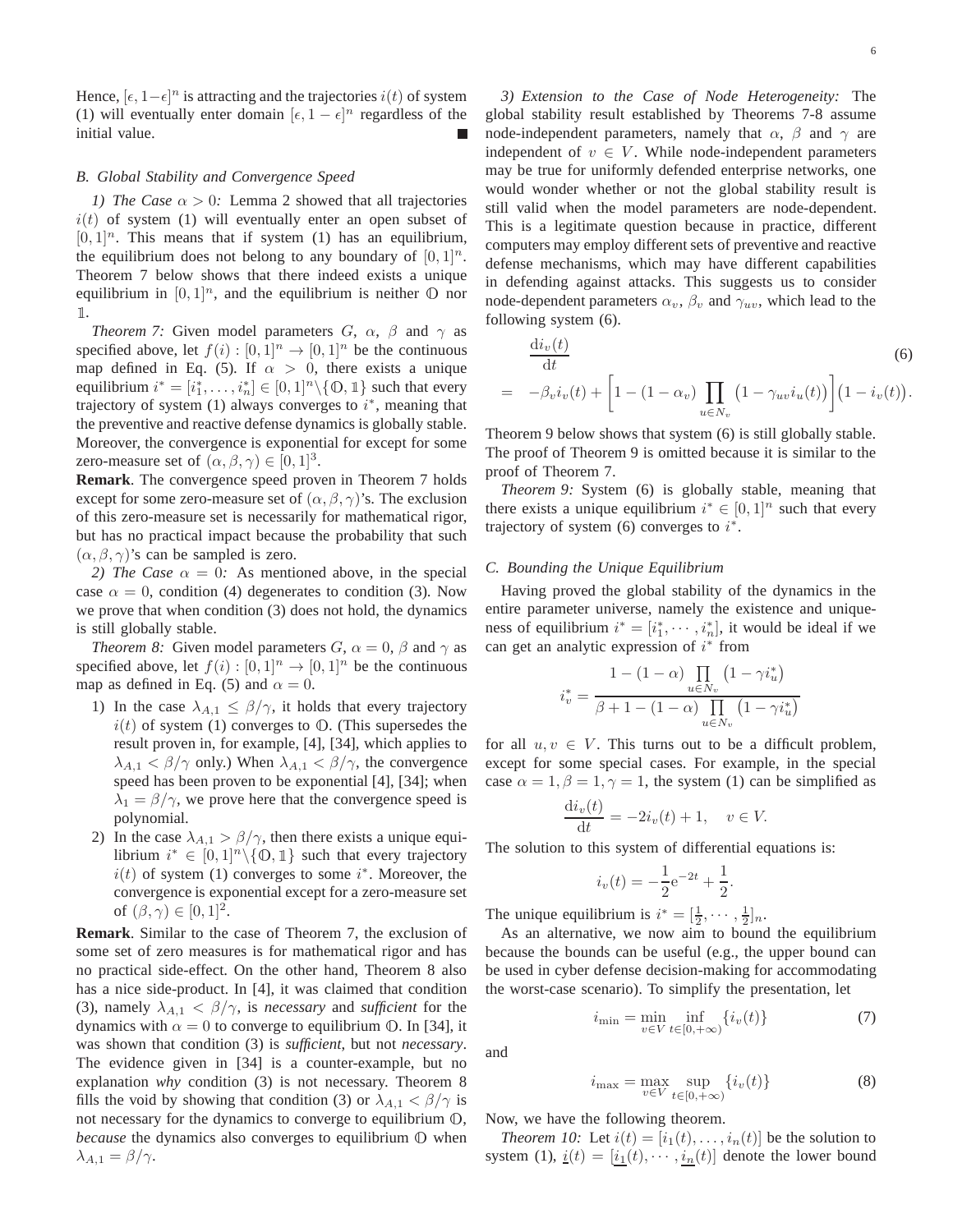of  $i(t)$  and  $\overline{i}(t) = [\overline{i_1}(t), \cdots, \overline{i_n}(t)]$  denote the upper bound of  $i(t)$ . Then we have

$$
\underline{i_v}(t) \le \overline{i_v}(t) \le \overline{i_v}(t)
$$

with

$$
\underline{i_v}(t) = \left[i_v(0) - \frac{\mathcal{Q}_v}{\beta + \mathcal{P}_v}\right] e^{-(\beta + \mathcal{P}_v)t} + \frac{\mathcal{Q}_v}{\beta + \mathcal{P}_v}
$$
(9)

and

$$
\overline{i_v}(t) = \left[i_v(0) - \frac{\mathcal{P}_v}{\beta + \mathcal{Q}_v}\right] e^{-(\beta + \mathcal{Q}_v)t} + \frac{\mathcal{P}_v}{\beta + \mathcal{Q}_v}
$$
(10)

where

$$
\mathcal{P}_v = \begin{cases}\n0, & \text{if } \alpha = 0 \text{ and } \lambda_{A,1} \le \frac{\beta}{\gamma} \\
1 - (1 - \alpha)(1 - \gamma i_{\text{max}})^{d_v}, & \text{if } (\alpha = 0 \text{ and } \lambda_{A,1} > \frac{\beta}{\gamma}) \text{ or } (\alpha > 0)\n\end{cases}
$$

and

$$
\mathcal{Q}_v = \begin{cases}\n0, & \text{if } \alpha = 0 \text{ and } \lambda_{A,1} \leq \frac{\beta}{\gamma} \\
1 - (1 - \alpha) \left(\frac{1}{d_v}\right)^{\frac{1}{d_v}} (1 - \gamma i_{\min})^{d_v}, \\
\text{if } (\alpha = 0 \text{ and } \lambda_{A,1} > \frac{\beta}{\gamma}) \text{ or } (\alpha > 0)\n\end{cases}
$$

for  $v \in V$  and  $t \in [0, +\infty)$ .

The numerical simulation reported in Section V shows that these bounds are tighter than the bounds presented in [34]. The tightness comes from (i) knowing the global stability of the dynamics allows us to identify  $i_{\min}$  and  $i_{\max}$ , which had to be respectively set to 0 and 1 in [34] because of the lack of information on the global stability, and (ii) we use the geometric average to make the bounds accommodate nodes'  $(in-)degree deg(v).$ 

#### V. SIMULATION-BASED VALIDATION

It would be ideal if we can use real data to validate the theoretical results. Unfortunately, we do not have access to such data, which is hard to obtain because of legal and privacy concerns. Instead, we use simulation to validate the results, namely the global stability of the dynamics, the relative tightness of the new upper and lower bounds of the equilibrium, and the convergence speed.

**Methodology**. In our simulation, we track the state of a node as

$$
\chi_v(t) = \begin{cases} 0 & v \text{ is secure at time } t \\ 1 & v \text{ is compromised at time } t. \end{cases}
$$

The rate at which v's state changes from *secure* to *compromised* at time t is denoted by  $\theta_{v,0\to 1}(t)$ , which is a random variable dependent upon the success of pull-based and pushbased attacks (because the number of *compromised* neighbors is a random variable). The rate at which  $v$ 's state changes from *compromised* to *secure* at time t is denoted by  $\theta_{v,1\rightarrow 0}(t)$ , which is dependent upon the reactive defense power. The state transition of  $v$  is a Markov process with the following transition probabilities:

$$
\mathbb{P}(\chi_v(t + \Delta t) = 0 | \chi_v(t))
$$
\n
$$
= \begin{cases}\n1 - \Delta t \cdot \tilde{\theta}_{v, 0 \to 1}(t) + o(\Delta t), & \chi_v(t) = 0 \\
\Delta t \cdot \tilde{\theta}_{v, 1 \to 0}(t) + o(\Delta t), & \chi_v(t) = 1\n\end{cases}
$$
\n(11)

and

$$
\mathbb{P}(\chi_v(t + \Delta t) = 1 | \chi_v(t))
$$
\n
$$
= \begin{cases}\n\Delta t \cdot \tilde{\theta}_{v,0 \to 1}(t) + o(\Delta t), & \chi_v(t) = 0 \\
1 - \Delta t \cdot \tilde{\theta}_{v,1 \to 0}(t) + o(\Delta t), & \chi_v(t) = 1\n\end{cases}
$$
\n(12)

as  $\Delta t \rightarrow 0$ . It is worthy mentioning that, to the best of our knowledge, this Markov process is not tractable because of the exponential state space and the *random* (rather than *fixed*) state transition rate  $\theta_{v,0\to 1}(t)$ . We describe the simulation result succinctly by plotting the average of  $\sum_{v \in V} \chi_v(t)/n$  over 50 simulation runs, each of which corresponds to a random initial value  $[\chi_1(0), \ldots, \chi_n(0)] \in \{0, 1\}^n$ . The global stability result says that all 50 runs converge to  $\langle i_v(t) \rangle_{v \in V} = \sum_{v \in V} i_v(t)/n$ , which can be numerically computed from Eq. (1).

**Simulation parameters.** The simulation focuses on our new results, namely the parameter regimes other than those that have been well understood according to [4], [34]. Specifically, in the case  $\alpha = 0$ , we focus on the parameter regimes with  $\lambda_{A,1} \geq \beta/\gamma$ , which violate the previously-known convergence condition (3) as discussed above; in the case  $\alpha > 0$ , we focus on the parameter regimes with  $\lambda_{(H+\gamma(1-\alpha)A),1} \geq 1$ , which violate the previously-known convergence condition  $(3)$ as discussed above. In the simulation, we set  $\Delta t = 0.05$ ,  $\ddot{\theta}_{v,1\rightarrow 0}(t) = \beta$ , and

$$
\tilde{\theta}_{v,0\to 1}(t) = 1 - (1 - \alpha) \prod_{u \in N_v} (1 - \gamma \chi_u(t)).
$$

In each of the 50 simulation runs, we set  $i_v(0)$  for  $v \in V$ to be a number independently and randomly chosen from an arbitrarily chosen interval [0.2, 0.9], and then determine the state  $\chi_v(0)$  according to  $i_v(0)$ . For G, we use the following network structures that are available from http://snap.stanford. edu/data/. These two networks can be used as examples of cyber attack structure G because attacks can indeed follow these topologies.

- The Gnutella peer-to-peer network: a directed graph with  $n = 8,114$  nodes,  $|E| = 26,013$  links, maximal node in-degree 61 and  $\lambda_{A,1} = 4.5361$ . For this network, we consider the following parameter combinations:
	- (a)  $\alpha = 0$ ,  $\beta = 0.6805$  and  $\gamma = 0.15$ , namely,  $\lambda_{A,1} =$  $\beta/\gamma$ , meaning that  $\langle i_v(t)\rangle_{v\in V}$  should converge to zero.
	- (b)  $\alpha = 0$ ,  $\beta = 0.8387$  and  $\gamma = 0.3568$ , namely,  $\lambda_{A,1} >$  $\beta/\gamma$ , meaning that  $\langle i_v(t)\rangle_{v\in V}$  should converge to a non-zero equilibrium.
	- (c)  $\alpha = 0.2456$ ,  $\beta = 0.8159$  and  $\gamma = 0.3102$ , namely,  $\lambda_{(H+\gamma(1-\alpha)A),1}$  = 1, meaning that  $\langle i_v(t) \rangle_{v\in V}$ should converge to a non-zero equilibrium.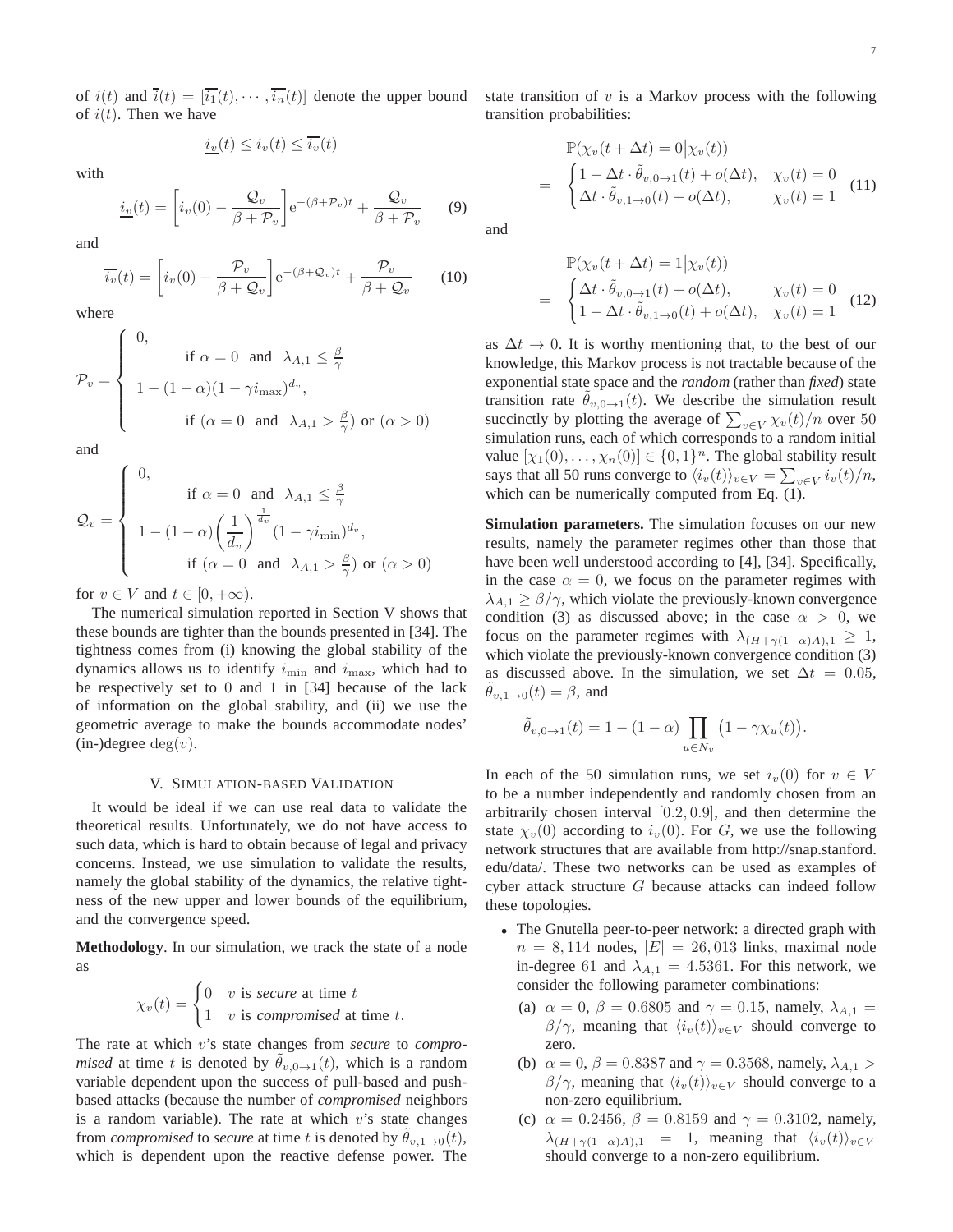- (d)  $\alpha = 0.4061, \beta = 0.7395, \gamma = 0.2012, \text{ namely,}$  $\lambda_{(H+\gamma(1-\alpha)A),1} > 1$ , meaning that  $\langle i_v(t) \rangle_{v \in V}$ should converge to a non-zero equilibrium.
- The Facebook social network: an undirected graph with  $n = 4,039$  nodes,  $|E| = 88,234$  links, maximal node degree 1, 044 and  $\lambda_{A,1} = 162.3739$ . For this network, we use the following parameter combinations:
	- (a)  $\alpha = 0, \ \beta = 0.4971$  and  $\gamma = 0.0030$ , namely,  $\lambda_{A,1} = \beta/\gamma$ , meaning that  $\langle i_v(t) \rangle_{v \in V}$  should converge to zero.
	- (b)  $\alpha = 0$ ,  $\beta = 0.8387$  and  $\gamma = 0.0579$ , namely,  $\lambda_{A,1} >$  $\beta/\gamma$ , meaning that  $\langle i_v(t)\rangle_{v\in V}$  should converge to a non-zero equilibrium.
	- (c)  $\alpha = 0.6535$ ,  $\beta = 0.8656$  and  $\gamma = 0.0270$ , namely,  $\lambda_{(H+\gamma(1-\alpha)A),1}$  = 1, meaning that  $\langle i_v(t) \rangle_{v\in V}$ should converge to a non-zero equilibrium.
	- (d)  $\alpha = 0.4361$ ,  $\beta = 0.7395$  and  $\gamma = 0.0202$ , namely,  $\lambda_{(H+\gamma(1-\alpha)A),1}$  > 1, meaning that  $\langle i_v(t) \rangle_{v\in V}$ should converge to a non-zero equilibrium.

**Confirmation of global stability and relative tightness of the bounds.** For the Gnutella network structure, Figure 5 plots the simulation result, the numerical model prediction according to system (1), the new upper bound  $\overline{i}(t)$  =  $\sum_{v \in V} \overline{i_v}(t) / n$  according to Eq. (10), the new lower bound  $\underline{i}(t) = \sum_{v \in V} \underline{i_v}(t) / n$  according to Eq. (9), and the upper bound  $\eta$  as well as lower bound  $\zeta$  given in [34]. We observe that the model prediction matches the simulation result well, while noting that the simulation result oscillates slightly. In order to see that the dynamics in each of the 50 simulation runs converge to the same equilibrium, we calculate, for each  $t \in [50, 500]$ , the difference  $\sum_{v \in V} |\chi_v(t) - i_v(t)|/n$ , where  $\chi_v(t)$  is obtained from the simulation and  $i_v(t)$  is numerically obtained from system (1). In principle, the difference should be close to zero in each of the simulation runs and for any  $t \in [50, 500]$ . In order to succinctly represent and confirm this, we first calculate for each  $t \in [50, 5000]$  the standard deviations of the 50 differences  $\sum_{v \in V} |\chi_v(t)/n - i_v(t)|/n$ corresponding to the 50 simulation runs, and then calculate the mean (denoted by m) and standard deviation (denoted by sd) of these standard deviations corresponding to time interval  $t \in [50, 500]$ . In principle, it should hold that m  $\approx 0$  and sd  $\approx$  0. For the parameter combinations (a)-(d) mentioned above, we respectively have  $m = 0.0009, 0.0139, 0.0573$ , 0.0319 and sd = 0.0003, 0.0027, 0.0034, 0.0021. This confirms the global stability of the dynamics. On the other hand, the new bounds are at least as tight as the previous bounds given in [34], and the new bounds are substantially tighter in most cases except for the upper bound for parameter combination (b).

For the Facebook network structure, Figure 4 plots the simulation result, the numerical model prediction according to system (1), the new upper bound  $\overline{i}(t)$ , the new lower bound  $\underline{i}(t)$ , and the upper bound  $\eta$  and lower bound  $\zeta$  given in [34]. We observe that the model prediction matches the simulation result well. For the parameter combinations (a)-(d) mentioned above, we report that  $m = 0.0011, 0.0281, 0.0424, 0.0286$ , and that  $sd = 0.0005, 0.0017, 0.0029, 0.0032$ , respectively.

This confirms that all of the 50 simulated dynamics converge to the same equilibrium. We also observe that the new bounds are at least at tight as the previous ones, and are substantially tighter than the previous bounds in most cases except for the upper bound in the case of parameter combination (b).

By comparing Figure 5 and Figure 4, we observe that even the new bounds for  $\alpha = 0$  with  $\lambda_{A,1} > \beta/\gamma$  can be very loose. This offers a great opportunity for future research: How can we characterize the circumstances under which the bounds are tight enough?

**Confirmation of convergence speed**. Theorems 7 and 8 showed that the convergence is polynomial in the case  $\alpha = 0$ with  $\lambda_{A,1} = \beta/\gamma$ , and is exponential in all other cases. In order to confirm these results, we define the following indicator of convergence speed:

$$
S(t) = \frac{1}{t} \log \left\| \frac{i(t + \Delta t) - i(t)}{\Delta t} \right\|
$$
\n
$$
= \frac{1}{t} \log \left( \sum_{v \in V} \left| \frac{i_v(t + \Delta t) - i_v(t)}{\Delta t} \right| \right).
$$
\n(13)

We choose this definition because  $\lim_{t\to+\infty} S(t) = 0$  means the convergence is polynomial and  $\lim_{t\to+\infty} S(t) = s$  for some negative constant s means the convergence is exponential.

For the Gnutella network structure, Figure 6(a) plots the convergence speed given by Eq. (13) in the parameter combinations mentioned above. We observe that the convergence in case  $\alpha = 0$  with  $\lambda_{A,1} = \beta/\gamma$  steadily goes to 0, which confirms the polynomial convergence. For the other cases, the simulation result confirms that the convergence is exponential because Eq. (13) goes to a negative constant in these cases. Figure 6(b) plots the convergence with respect to the Facebook network structure, which exhibits similar phenomena.



Fig. 6. Convergence speed: polynomial vs. exponential. The smaller the value  $\frac{1}{t} \log \left\| \frac{i(t+\Delta t)-i(t)}{\Delta t} \right\|$ , the faster the convergence.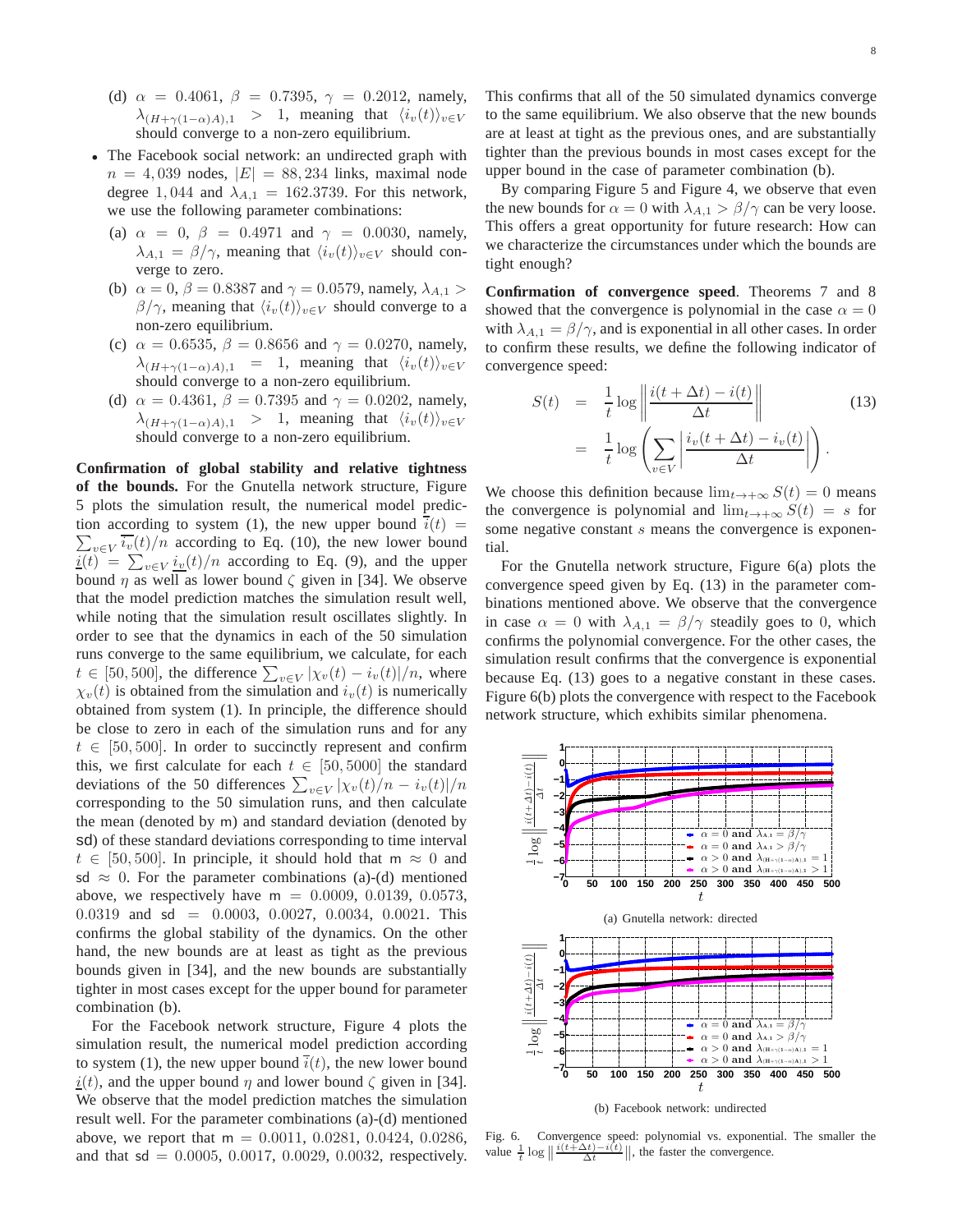

Fig. 4. The case G is the Facebook network: comparison between the simulation result, model prediction, new upper bound  $\overline{i}(t)$ , new lower bound  $\underline{i}(t)$ , and previous upper bound  $\eta$  as well as lower bound  $\zeta$ .

1



Fig. 5. The case G is the Gnutella network: comparison between the simulation result, model prediction, new upper bound  $\overline{i}(t)$ , new lower bound  $\underline{i}(t)$ , and previous upper bound  $\eta$  as well as lower bound  $\zeta$ .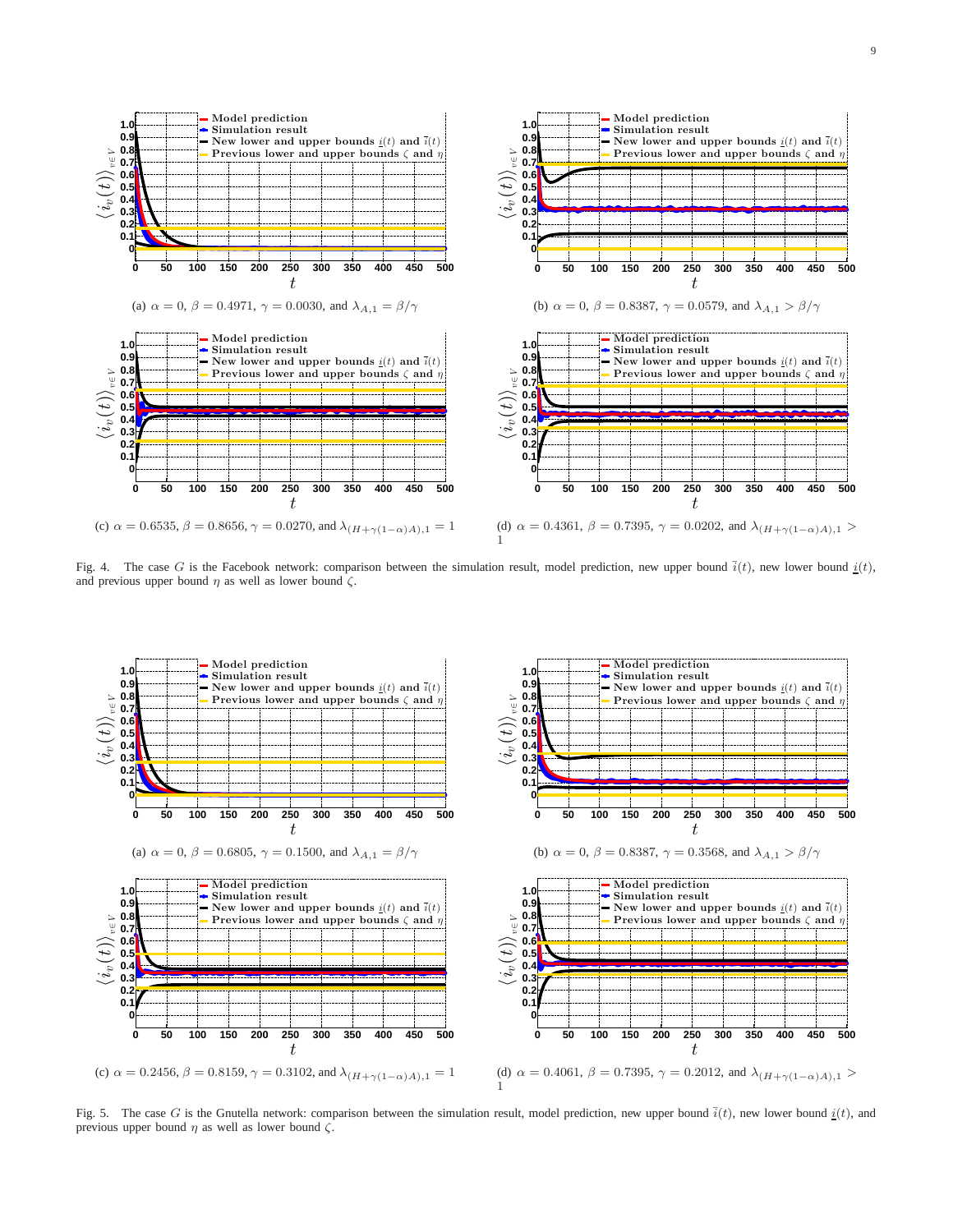## VI. RELATED WORK

The most closely related prior work is [34], which gave the first theoretical characterization of preventive and reactive cyber defenses against push-based and pull-based cyber attacks. The model of preventive and reactive defense dynamics was introduced in [16], which however did not give a satisfactory analytic treatment of the dynamics. The characterization presented in [34] supersedes the model of preventive and reactive cyber defenses against push-based cyber attacks (i.e., pull-based attacks were not accommodated), which has been investigated in many prior studies (e.g., [27], [7], [4]). In particular, [27] is the first paper that established the connection between the fate of the dynamics in *arbitrary* cyber attack structures and their algebraic properties. Our results supersede the ones presented in [34], and therefore the results presented in [27], [7], [4]. In particular, we show that the dynamics of preventive and reactive defenses against push- and pullbased attacks is globally stable in the entire parameter universe that has been investigated in the literature, which gives a full characterization of the dynamics.

In a broader context, preventive and reactive defense dynamics is a specific kind of cybersecurity dynamics [30], [31]. In parallel to preventive and reactive defense dynamics, the following kinds of dynamics have been studied recently: adaptive defense dynamics [35], active defense dynamics [39], [33], [18], and proactive defense dynamics [8]; Deeply understanding these kinds of dynamics will pave the way for establishing a unified framework that accommodates all kinds of attacks and all kinds of defenses [30].

## VII. CONCLUSION

We have shown that preventive and reactive defense dynamics is globally stable in the entire parameter universe, and discussed its cybersecurity meanings. Our characterization of the convergence speed has led to a complete understanding on this matter in the entire parameter universe. We have presented new bounds of the equilibrium, and showed that these bounds are tighter than the ones given in the literature.

We have discussed several exciting directions for future research in Section II. In addition, we anticipate that the dynamics is also globally stable in the discrete-time model [34]. Due to space limitation, we will give a detailed analysis elsewhere.

#### **REFERENCES**

- [1] R. Anderson and R. May. *Infectious Diseases of Humans*. Oxford University Press, 1991.
- [2] N. Bailey. *The Mathematical Theory of Infectious Diseases and Its Applications*. 2nd Edition. Griffin, London, 1975.
- [3] A. Barrat, M. Barthlemy, and A. Vespignani. *Dynamical Processes on Complex Networks*. Cambridge University Press, 2008.
- [4] D. Chakrabarti, Y. Wang, C. Wang, J. Leskovec, and C. Faloutsos. Epidemic thresholds in real networks. *ACM Trans. Inf. Syst. Secur.*, 10(4):1–26, 2008.
- [5] G. Da, M. Xu, and S. Xu. A new approach to modeling and analyzing security of networked systems. In *Proceedings of the 2014 Symposium and Bootcamp on the Science of Security (HotSoS'14)*, pages 6:1–6:12, 2014.
- [6] Y. Desmedt and Y. Frankel. Threshold cryptosystems. In *Proc. CRYPTO 89*, pages 307–315.
- [7] A. Ganesh, L. Massoulie, and D. Towsley. The effect of network topology on the spread of epidemics. In *Proceedings of IEEE Infocom 2005*, 2005.
- [8] Y. Han, W. Lu, and S. Xu. Characterizing the power of moving target defense via cyber epidemic dynamics. In *Proc. 2014 Symposium and Bootcamp on the Science of Security (HotSoS'14)*, pages 10:1–10:12, 2014.
- [9] H. Hethcote. The mathematics of infectious diseases. *SIAM Rev.*, 42(4):599–653, 2000.
- [10] M. W. Hirsch. Systems of differential equations that are competitive or cooperative ii: Convergence almost everywhere. *SIAM Journal on Mathematical Analysis*, 16(3):423–439, 1985.
- [11] K. D. Hoover. Idealizing reduction: The microfoundations of macroeconomics. *Erkenntnis*, 73(3):329–347, 2010.
- [12] J. Kephart and S. White. Directed-graph epidemiological models of computer viruses. In *IEEE Symposium on Security and Privacy*, pages 343–361, 1991.
- [13] J. Kephart and S. White. Measuring and modeling computer virus prevalence. In *IEEE Symposium on Security and Privacy*, pages 2–15, 1993.
- [14] W. Kermack and A. McKendrick. A contribution to the mathematical theory of epidemics. *Proc. of Roy. Soc. Lond. A*, 115:700–721, 1927.
- [15] X. Li, P. Parker, and S. Xu. A stochastic model for quantitative security analyses of networked systems. *IEEE Trans. Dependable Sec. Comput.*, 8(1):28–43, 2011.
- [16] X. Li, T. Parker, and S. Xu. Towards quantifying the (in)security of networked systems. In *Proc. of IEEE AINA'07*, pages 420–427, 2007.
- [17] T. Liggett. *Interacting Particle Systems*. Springer, 1985. [18] W. Lu, S. Xu, and X. Yi. Optimizing active cyber defense dynamics.
- In *Proc. GameSec'13*, pages 206–225, 2013.
- [19] A. McKendrick. Applications of mathematics to medical problems. *Proc. of Edin. Math. Soceity*, 14:98–130, 1926.
- [20] Y. Moreno, R. Pastor-Satorras, and A. Vespignani. Epidemic outbreaks in complex heterogeneous networks. *European Physical Journal B*, 26:521–529, 2002.
- [21] M. Newman. The structure and function of complex networks. *SIAM Review*, 45:167, 2003.
- [22] R. Pastor-Satorras and A. Vespignani. Epidemic dynamics and endemic states in complex networks. *Physical Review E*, 63:066117, 2001.
- [23] R. Pastor-Satorras and A. Vespignani. Epidemic dynamics in finite size scale-free networks. *Physical Review E*, 65:035108, 2002.
- [24] N. Provos, D. McNamee, P. Mavrommatis, K. Wang, and N. Modadugu. The ghost in the browser analysis of web-based malware. In *Proc. HotBots'07*, 2007.
- [25] R. Robinson. *Dynamical Systems: Stability, Symbolic Dynamics, and Chaos (2dn Edition)*. CRC Press, 1999.
- [26] P. Van Mieghem, J. Omic, and R. Kooij. Virus spread in networks. *IEEE/ACM Trans. Netw.*, 17(1):1–14, Feb. 2009.
- [27] Y. Wang, D. Chakrabarti, C. Wang, and C. Faloutsos. Epidemic spreading in real networks: An eigenvalue viewpoint. In *Proc. of the 22nd IEEE Symposium on Reliable Distributed Systems (SRDS'03)*, pages 25–34, 2003.
- [28] M. Xu, G. Da, and S. Xu. Cyber epidemic models with dependences. *Internet Mathematics*, 11(1):62–92, 2015.
- [29] M. Xu and S. Xu. An extended stochastic model for quantitative security analysis of networked systems. *Internet Mathematics*, 8(3):288–320, 2012.
- [30] S. Xu. Cybersecurity dynamics. In *Proc. Symposium and Bootcamp on the Science of Security (HotSoS'14)*, pages 14:1–14:2, 2014.
- [31] S. Xu. Emergent behavior in cybersecurity. In *Proc. HotSoS'14*, pages 13:1–13:2, 2014.
- [32] S. Xu, X. Li, T. P. Parker, and X. Wang. Exploiting trust-based social networks for distributed protection of sensitive data. *IEEE Transactions on Information Forensics and Security*, 6(1):39–52, 2011.
- [33] S. Xu, W. Lu, and H. Li. A stochastic model of active cyber defense dynamics. *Internet Mathematics*, 11(1):23–61, 2015.
- [34] S. Xu, W. Lu, and L. Xu. Push- and pull-based epidemic spreading in arbitrary networks: Thresholds and deeper insights. *ACM Transactions on Autonomous and Adaptive Systems (ACM TAAS)*, 7(3):32:1–32:26, 2012.
- [35] S. Xu, W. Lu, L. Xu, and Z. Zhan. Adaptive epidemic dynamics in networks: Thresholds and control. *ACM Transactions on Autonomous and Adaptive Systems (ACM TAAS)*, 8(4):19, 2014.
- [36] S. Xu, W. Lu, and Z. Zhan. A stochastic model of multivirus dynamics. *IEEE Trans. Dependable Sec. Comput.*, 9(1):30–45, 2012.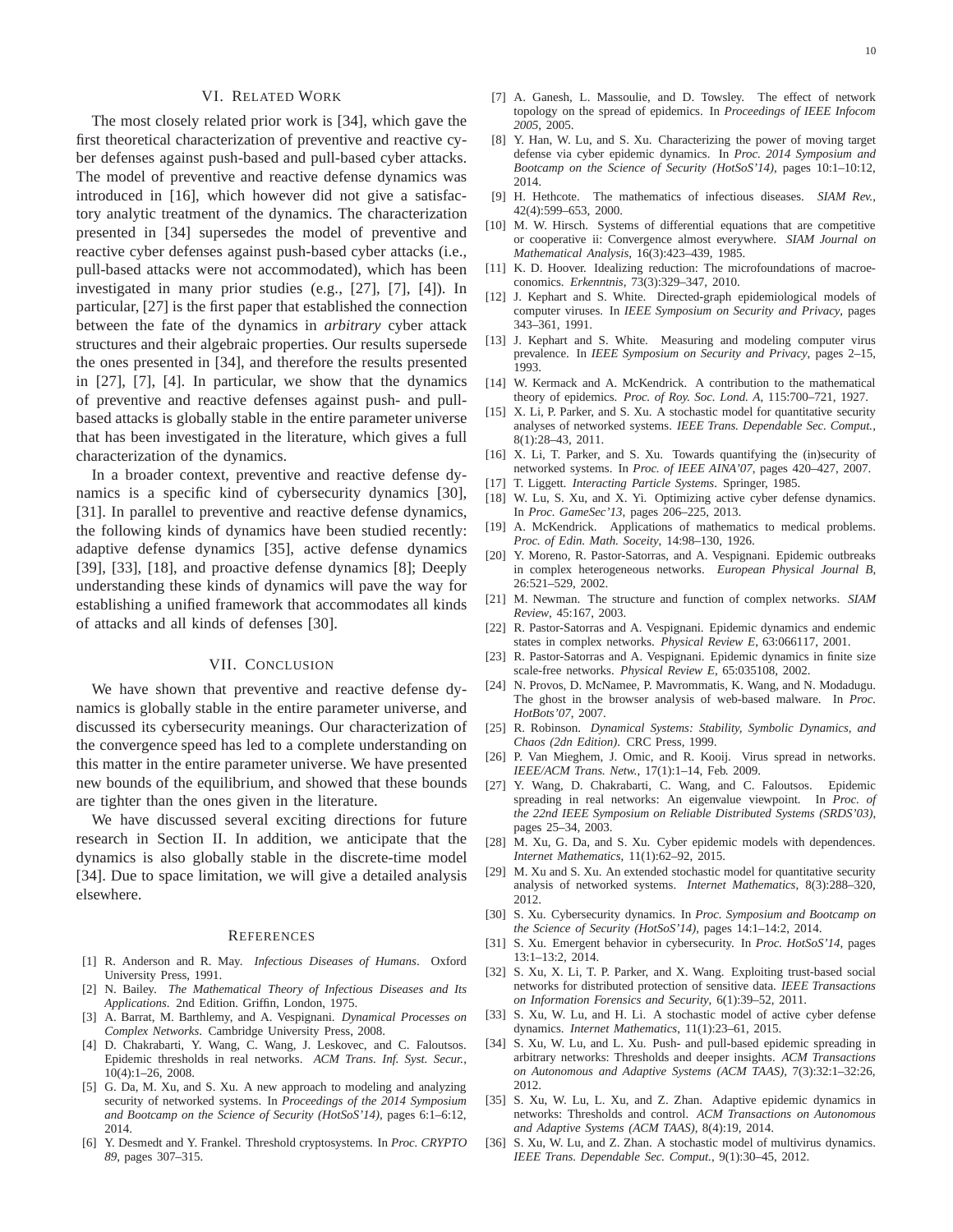- [37] X. Zhao and Z. Jing. Global asymptotic behavior of some cooperative systems of functional differential equations. *Canadian Applied Mathematics Quarterly*, 4(4):421–444, 1996.
- [38] X.-Q. Zhao. *Dynamical systems in population biology*. CMS books in mathematics. Springer, New York, 2003.
- [39] R. Zheng, W. Lu, and S. Xu. Active cyber defense dynamics exhibiting rich phenomena. In *Proc. 2015 Symposium and Bootcamp on the Science of Security (HotSoS'15)*, pages 2:1–2:12, 2015.

#### APPENDIX

*Proof:* (proof of Theorem 7) Consider the continuous map  $g(i) : [0,1]^n \to [1, 1+\rho]^n$  with  $g(i) = 1 + \rho f(i)$  and  $\rho > 0$ being a constant. For any  $\delta \in (0,1)$ ,  $i \in [0,1]^n \backslash {\{0\}}$  and  $\alpha > 0$ , we have

$$
g_v(\delta i) - \delta g_v(i) = (1 - \delta) + \rho f(\delta i) - \delta \rho f(i)
$$
  
\n
$$
= (1 - \delta) + \rho \left\{ -\beta \delta i_v(t) + \left[1 - (1 - \alpha) \prod_{u \in N_v} \left(1 - \gamma \delta i_u(t)\right)\right] (1 - \delta i_v(t)) + \beta \delta i_v(t) \right\}
$$
  
\n
$$
- \delta \left[1 - (1 - \alpha) \prod_{u \in N_v} \left(1 - \gamma i_u(t)\right)\right] (1 - i_v(t)) \right\}
$$
  
\n
$$
> (1 - \delta) + \rho (1 - i_v(t)) \left\{ \left[1 - (1 - \alpha) \prod_{u \in N_v} \left(1 - \gamma \delta i_u(t)\right) - \delta \left[1 - (1 - \alpha) \prod_{u \in N_v} \left(1 - \gamma i_u(t)\right)\right]\right\}
$$
  
\n
$$
= (1 - \delta) + \rho (1 - i_v(t)) \left\{ (1 - \delta) - (1 - \alpha) \times \left[\prod_{u \in N_v} \left(1 - \gamma \delta i_u(t)\right) - \delta \prod_{u \in N_v} \left(1 - \gamma i_u(t)\right)\right] \right\}
$$
  
\n
$$
> 0 \quad \text{/* by using } \delta \in (0, 1) \text{ and inequality (14) below */}
$$

for all  $v \in V$ . This means  $g(\delta i) > \delta g(i)$  for any  $\delta \in (0,1)$ . According to Definition 2,  $g(i)$  is strongly subhomogeneous on  $[0, 1]^n$ . This means condition (b) required by Theorem 2 is satisfied. Since system (1) is cooperative, Theorem 1 says  $f(i)$  is monotone on  $[0, 1]^n$ , which means  $g(i)$  is monotone on  $[0, 1]^n$ . This means condition (a) required by Theorem 2 is satisfied. Lemma 2 says the domain  $[\epsilon, 1 - \epsilon]^n$  is a nonempty compact invariant subset of  $[0, 1]^n$ , and Theorem 2 says that  $[\epsilon, 1 - \epsilon]^n$  contains a single equilibrium. Because  $g(i) = 1 + \rho f(i)$  and  $f(i)$  is a continuously monotone function on  $[\epsilon, 1 - \epsilon]^n$ ,  $f(i)$  admits only one equilibrium  $i^* \gg 0$  in [ $\epsilon$ , 1 –  $\epsilon$ ]<sup>n</sup>. Theorem 3 says that every trajectory attracted to the closed domain  $[\epsilon, 1 - \epsilon]^n$  that contains only one equilibrium  $i^*$  converges to  $i^*$ . Lemma 2 says  $i(t)$  will eventually enter the domain  $[\epsilon, 1 - \epsilon]^n$ . Hence, we conclude that there exists a unique equilibrium  $i^* \in [0,1]^n \setminus \{0,1\}$  such that every trajectory of system  $(1)$  always converges to  $i^*$ .

The remaining task is to prove the following inequality (14):

$$
(1 - \delta) - (1 - \alpha) \times \left[ \prod_{u \in N_v} \left( 1 - \gamma \delta i_u(t) \right) - \delta \prod_{u \in N_v} \left( 1 - \gamma i_u(t) \right) \right] > 0. \quad (14)
$$

In what follows we prove inequality  $(14)$  for any node v, by induction on  $deg(v)$ .

When  $deg(v) = 1$ , we have

$$
(1 - \delta) - (1 - \alpha) \left[ \left( 1 - \gamma \delta i_u(t) \right) - \delta \left( 1 - \gamma i_u(t) \right) \right]
$$
  
= 
$$
(1 - i_v(t))(1 - \delta)\alpha > 0.
$$

Suppose inequality (14) holds when  $\deg(v) = d_v$  with  $1 \leq$  $d_v < n$ , namely,

$$
(1 - \delta) -
$$
  

$$
(1 - \alpha) \left[ \prod_{u \in N_v} \left( 1 - \gamma \delta i_u(t) \right) - \delta \prod_{u \in N_v} \left( 1 - \gamma i_u(t) \right) \right] > 0.
$$

When  $deg(v) = d_v + 1$ , we have

$$
(1 - \delta) - (1 - \alpha) \times
$$
\n
$$
\left[ \prod_{u \in N_v \cup \{w\}} \left( 1 - \gamma \delta i_u(t) \right) - \delta \prod_{u \in N_v \cup \{w\}} \left( 1 - \gamma i_u(t) \right) \right]
$$
\n
$$
= (1 - \delta) - (1 - \alpha) \times
$$
\n
$$
\left[ \prod_{u \in N_v} \left( 1 - \gamma \delta i_u(t) \right) - \delta \prod_{u \in N_v} \left( 1 - \gamma i_u(t) \right) \right] + (1 - \alpha) \times
$$
\n
$$
\left[ \prod_{u \in N_v} \left( 1 - \gamma \delta i_u(t) \right) \gamma \delta i_w(t) - \delta \prod_{u \in N_v} \left( 1 - \gamma i_u(t) \right) \gamma i_w(t) \right]
$$
\n
$$
> (1 - \alpha) \left[ \prod_{u \in N_v} \left( 1 - \gamma \delta i_u(t) \right) - \prod_{u \in N_v} \left( 1 - \gamma i_u(t) \right) \right] \gamma \delta i_w(t)
$$
\n
$$
> 0
$$

where  $w \neq u$  and  $u, w \in N_v$ . This means inequality (14) holds when  $deg(v) = d_v + 1$ . In other words, inequality (14) holds for every  $deg(v)$ .

Now we prove that the convergence is exponential. We observe that the largest real part of all eigenvalues of the Jacobin matrix  $\left[\frac{\partial f_v}{\partial i_u}\right]_{v,u=1}^n$  at equilibrium  $i = i^*$  should be non-positive (otherwise,  $i^*$  is unstable). Let

$$
G(\alpha) = \max \left\{ \mathcal{R}e(\lambda): \ \lambda \in \sigma \left( \left[ \frac{\partial f_v}{\partial i_u} \right]_{v,u=1}^n \right) \right\},\
$$

where  $\sigma(\cdot)$  stands for the set of eigenvalues of the Jacobin matrix and  $\mathcal{R}e(\cdot)$  stands for the real parts of the eigenvalues. Lemma 1 showed that system (1) is cooperative, meaning that all off-diagonal elements of the Jacobin matrix are nonnegative and  $G(\alpha)$  is one of the eigenvalues. Since  $G(\alpha)$  is an analytic function with respect to  $\alpha$ , the solutions of  $G(\alpha) = 0$  is finite in  $(0, 1]$ . This means that the set  $W_{\alpha}$  of solutions of  $G(\alpha) = 0$  has a zero measure. If  $\alpha \notin W_\alpha$ , then  $G(\alpha) < 0$ , meaning that the convergence towards  $i^*$  is exponential. The same reasoning applies to  $\beta$  and  $W_{\beta}$  as well as  $\gamma$  and  $W_{\gamma}$ . Putting these together, we conclude that the dynamics converges to  $i^*$  exponentially except for a zero-measure set of  $(\alpha, \beta, \gamma) \in W_\alpha \times W_\beta \times W_\gamma \subset [0, 1]^3$ . This completes the proof.

*Proof:* (proof of Theorem 8) When  $\alpha = 0$ , it is clear that  $i^* = \mathbb{O}$  is an equilibrium of system (1).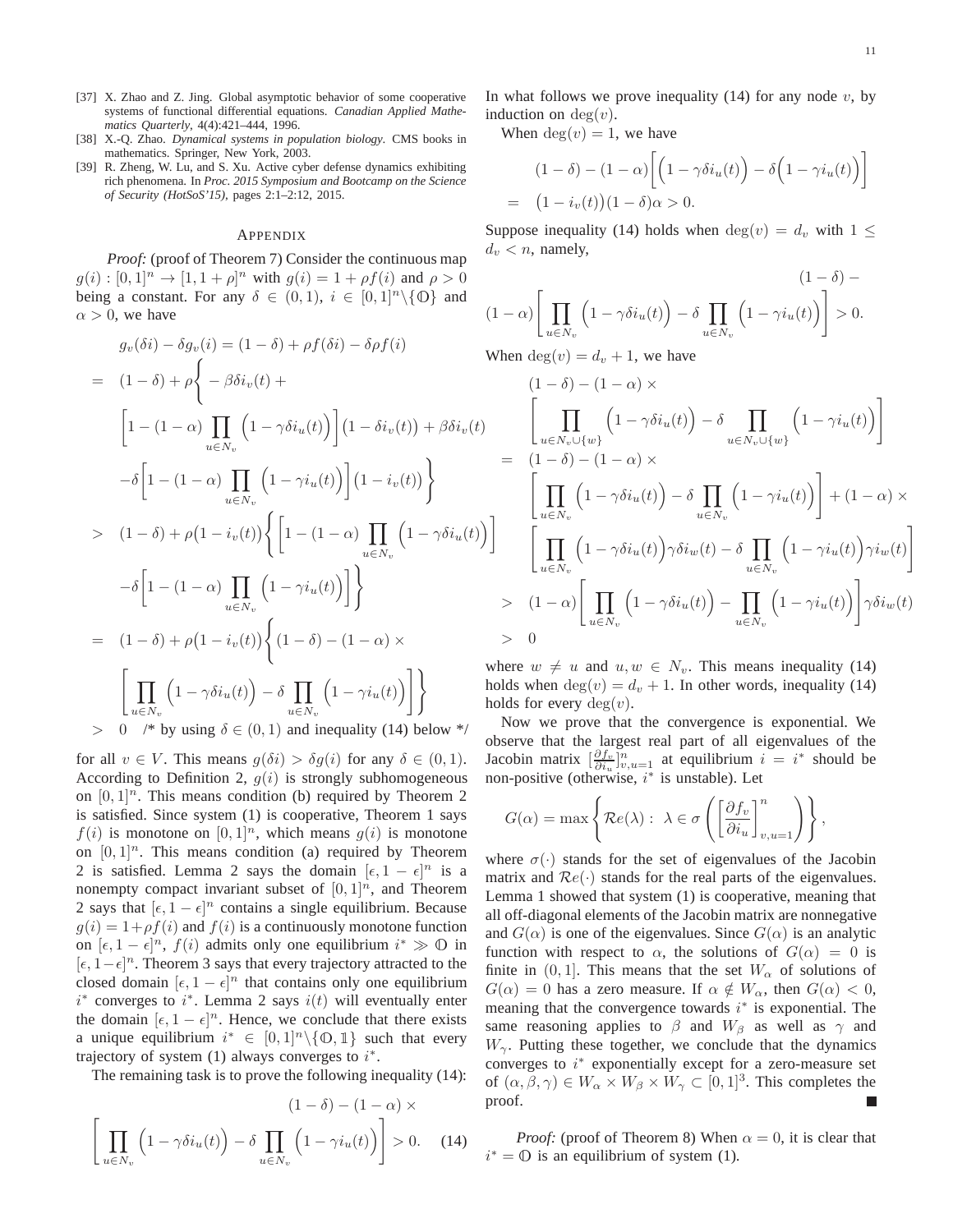If  $\lambda_{A,1} \le \beta/\gamma$ , Lemma 1 says that system (1) with  $\alpha = 0$  is cooperative. Lemma 2 tells that every trajectory  $i(t)$  of system (1) with  $\alpha = 0$  will eventually enter the bounded domain  $[0, 1 - \epsilon]^n$  for some constant  $\epsilon \in (0, \epsilon_2^*)$  where  $0 < \epsilon_2^* \leq \frac{1}{2}$ . The first result in Theorem 4 as well as its proof confirms that every trajectory  $i(t)$  of system (1) will converge to equilibrium  $\mathbb{O}$ .

Now we prove the convergence is polynomial when  $\lambda_{A,1} =$  $\beta/\gamma$ . We observe that all off-diagonal elements of the Jacobin matrix at equilibrium  $i = i^*$  are nonnegative. Without loss of generality, we suppose that the geometrical dimension of eigenvalue  $\lambda_{A,1}$  is 1, because it is straightforward to deal with the case that the geometrical dimension is greater than 1. This means that the right eigenvector associated with  $\lambda_{A,1}$ has all components nonnegative, which can be denoted by  $\xi = [\xi_1, \cdots, \xi_n]^\top$  with  $\sum_{v=1}^n \xi_v = 1$ . Let  $j(t) = i(t) - i^*$ be the variation at  $i^*$ , which exponentially converges to zero in the direction of ξ. Consider  $j(t) = \eta(t)\xi$  for some scalar function  $\eta(t)$ . From the Taylor's expansion of system (1) at equilibrium  $i = i^*$  up to the second order, we have, for  $v \in V$ ,

$$
\frac{d\eta(t)}{dt}\xi_v = \sum_{u=1}^n \frac{\partial f_v}{\partial i_u}(i^*)\xi_u \eta(t) - c_v^* \eta^2(t) + O(\eta^3(t)) \n= -c_v^* \eta^2(t) + O(\eta^3(t))
$$
\n(15)

with

$$
c_v^* = -2(1-\alpha)\gamma \sum_{w \in N_v} \prod_{\substack{u' \neq w \\ u' \in N_v}} (1 - \gamma i_w^*) \xi_w \xi_v
$$

$$
-(1 - i_v^*)(1 - \alpha)\gamma^2 \sum_{\substack{u, w \neq v \\ u, w \in N_v}} \prod_{\substack{u' \notin \{u, w\} \\ u' \in N_v}} (1 - \gamma i_w^*) \xi_u \xi_w.
$$

Summing equations (15) over  $v$ , we have

 $-\delta$   $\prod$  $u \in N_v$ 

 $> 0$ 

$$
\frac{\mathrm{d}\eta(t)}{\mathrm{d}t} = -c^*\eta^2(t) + O\big(\eta^3(t)\big)
$$

with  $c^* = \sum_{v=1}^n c_v^*$  is a positive constant. This means that the convergence of  $\eta(t)$  towards zero is polynomial near equilibrium  $i^*$ . This completes the proof of the first statement in Theorem 8.

If  $\lambda_{A,1} > \frac{\beta}{\gamma}$ , we first consider the case that G is strongly connected and then extend the analysis to the case that  $G$  has an arbitrary topology.

In the case  $G$  is strongly connected, we observe that condition (a) of Theorem 4 is satisfied. Similar to the algebra used in the proof in Theorem 7, we can use induction to prove

$$
f_v(\delta i) - \delta f_v(i)
$$
  
=  $-\beta \delta i_v + (1 - \prod_{u \in N_v} (1 - \delta \gamma i_u))(1 - \delta i_v)$   

$$
-\delta \left[ -\beta i_v + (1 - \prod_{u \in N_v} (1 - \gamma i_u))(1 - i_v) \right]
$$
(16)  
>  $(1 - i_v(t)) \left\{ (1 - \delta) - \left[ \prod_{u \in N_v} \left( 1 - \gamma \delta i_u(t) \right) \right]$ 

 $\left(1-\gamma i_u(t)\right)\right]$ 

when there exists  $v \in V$  such that  $deg(v) \geq 2$ . When  $deg(v) \leq 1$  for all  $v \in V$ , it can be verified directly from Eq. (16) that  $f_v(\delta i) > \delta f_v(i)$  still holds. Note that  $[\partial f_v(i)/\partial i_u]_{u,v\in V_{p-1}}$  is irreducible and  $f_v(i)$  is strictly subhomogeneous for  $v \in V_{p-1}$  and  $i \gg 0$ . By Theorem 4, we have  $\lim_{t\to\infty} i(t) = i^*$  for all initial values in  $(0,1]^n$ , where  $i^* \gg \mathbb{O}$ .

In the case  $G$  is not strongly connected,  $G$  can be partitioned into some strongly connected components according to the Frobenius form (2). This means that there are two cases:  $p = 2$ and  $p > 2$ .

When  $p = 2$ , A has the following form:

$$
A = \begin{bmatrix} A_{11} & A_{12} \\ 0 & A_{22} \end{bmatrix}
$$

where  $A_{12}$  is not a zero matrix. For an arbitrary strongly connected component  $V_2$  without in-edges, if  $V_2$  is singlet, then it is trivial to prove that  $i_{V_2}$  converges to some positive value for all  $v \in V_i$ ; otherwise, following the same algebras above, under the conditions that  $deg(v) \geq 2$  for some  $v \in V_2$ , one can prove that  $i_v(t)$  converges to some positive value,  $i_v^* > 0$ , for all  $v \in V_2$ . Then, we can rewrite Eq. (1) restricted on  $V_1$  as follows

$$
\frac{di_v(t)}{dt} = -\beta i_v(t) + \left[1 - \prod_{u \in N_v \cap V_1} (1 - \gamma i_u(t))\right]
$$

$$
\cdot \prod_{u \in N_v \cap V_2} (1 - \gamma i_u(t)) \Bigg] (1 - i_v(t)) \tag{17}
$$

for  $v \in V_1$ . By assigning  $i_v(t)$  as  $i_v^*$  for each  $v \in V_2$ , Eq. (17) asymptotically becomes

$$
\frac{di_v(t)}{dt} = -\beta i_v(t) + \left[1 - c^* \prod_{u \in N_v \cap V_1} (1 - \gamma i_u(t))\right] (1 - i_v(t))
$$
\n(18)

for  $v \in V_1$  with  $c^* = \prod_{u \in N_v \cap V_2} (1 - \gamma i_u^*)$  being a positive constant less than 1. If  $\lambda_{A_{11},1} \leq \beta/\gamma$ , we already proved in the first case of the present theorem that subsystem (18) converges. If  $\lambda_{A_{11},1} > \frac{\beta}{\gamma}$ , since  $A_{11}$  is a strongly connected component, we can also obtain that subsystem (18) converges by using the same method as for proving that  $i_v(t)$  converges to  $i_v^*$  for all  $v \in V_2$ .

When  $p > 2$ , we can use induction on p to prove that  $i_v(t)$ converges to  $i_v^*$  for all  $v \in V$ .

The exponential convergence of the dynamics under the condition  $\lambda_{A,1} > \frac{\beta}{\gamma}$  can be proven similarly to the proof of the convergence speed in Theorem 7. In other words, except some zero-measure set of  $(\beta, \gamma) \in [0, 1]^2$ , the convergence for system (1) with  $\lambda_{A,1} > \frac{\beta}{\gamma}$  is exponential. This completes the proof of the second statement in Theorem 8. Г

*Proof:* (proof of Theorem 10) For each node  $v \in V$ ,